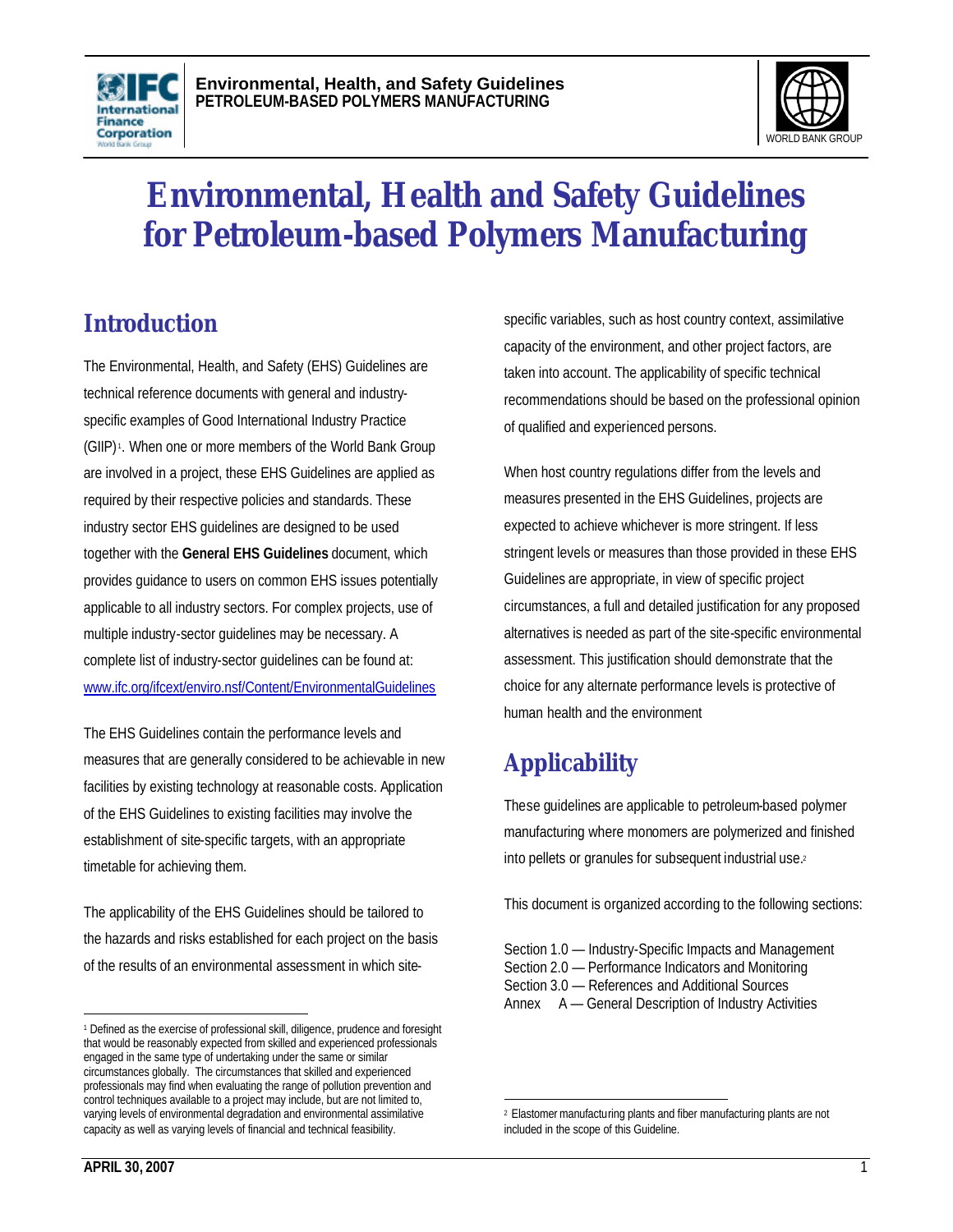



## **1.0 Industry-Specific Impacts and Management**

The following section provides a summary of EHS issues associated with polymer manufacturing, along with recommendations for their management. Recommendations for the management of EHS issues common to most large industrial facilities during the construction and decommissioning phase(s) are provided in the **General EHS Guidelines**.

### **1.1 Environmental**

Potential environmental issues associated with polymer manufacturing projects include:

- Air emissions
- **Wastewater**
- Hazardous materials
- **Wastes**
- Noise

#### **Air Emissions**

*Volatile Organic Compounds (VOCs) from Drying and Finishing*

The most typical air emissions from polymer plants are volatile organic compound (VOC) emissions from drying and finishing, and purging. Recommended measures to control VOC in drying and finishing operations include the following:

- Separation and purification of the polymer downstream to the reactor;<sup>3</sup>
- Flash separation of solvents and monomers;
- Steam or hot nitrogen stripping;
- Degassing stages in extruders, possibly under vacuum;
- Condensing VOCs at low temperature or in adsorption beds, before venting exhaust air. Drying should recycle exhaust air or nitrogen, with VOC condensation;
- Use of closed-loop nitrogen purge systems, use of degassing extruders, and collection of off-gases from extrusion in polyolefin plants due to the fire hazard related to the flammability of the hydrocarbons and to the high temperatures involved;
- Vent gases emitted from reactors, blow-down tanks, and strippers containing significant levels of VCM should be collected and purified prior to emission to atmosphere. Water that has significant levels of VCM, for example water used for the cleaning of reactors containing VCM, transfer lines, and suspension or latex stock tanks, should be passed through a stripping column to remove VCM in polyvinyl chloride manufacturing using the suspension process;
- Use of stripping columns specifically designed to strip suspensions in polyvinyl chloride manufacturing using the suspension process;
- Production of stable latexes and use of appropriate stripping technologies in emulsion polyvinyl chloride plants, which combine emulsion polymerization and open cycle spray drying;
- Multistage vacuum devolatilization of molten polymer to reduce the residual monomer at low levels<sup>4,5</sup> in polystyrene and generally in styrenic polymers manufacturing;6
- Spill and leak prevention in acrylic monomer emulsion polymerization, due to the very strong, pungent, lowthreshold odor of all acrylic monomers  $7$ ;

 $\overline{a}$ 

 $\overline{a}$ <sup>3</sup> The removal effectiveness is dependent on various factors including the volatility of the VOC, the properties of the polymer, and the type of polymerization process.

<sup>4</sup> EU Commission Directive 2002/72/EC and following amendments. <sup>5</sup> Food, Drug and Cosmetic Act as amended under Food Additive Regulation 21 CFR §.

<sup>6</sup> This situation may occur due to the relatively low volatility of the monomer (styrene) or solvent (ethylbenzene) compared to the low concentrations required in the process (e.g. for food application products).

<sup>7</sup> US EPA Technology Transfer Network, Air Toxics Website, Ethyl acrylate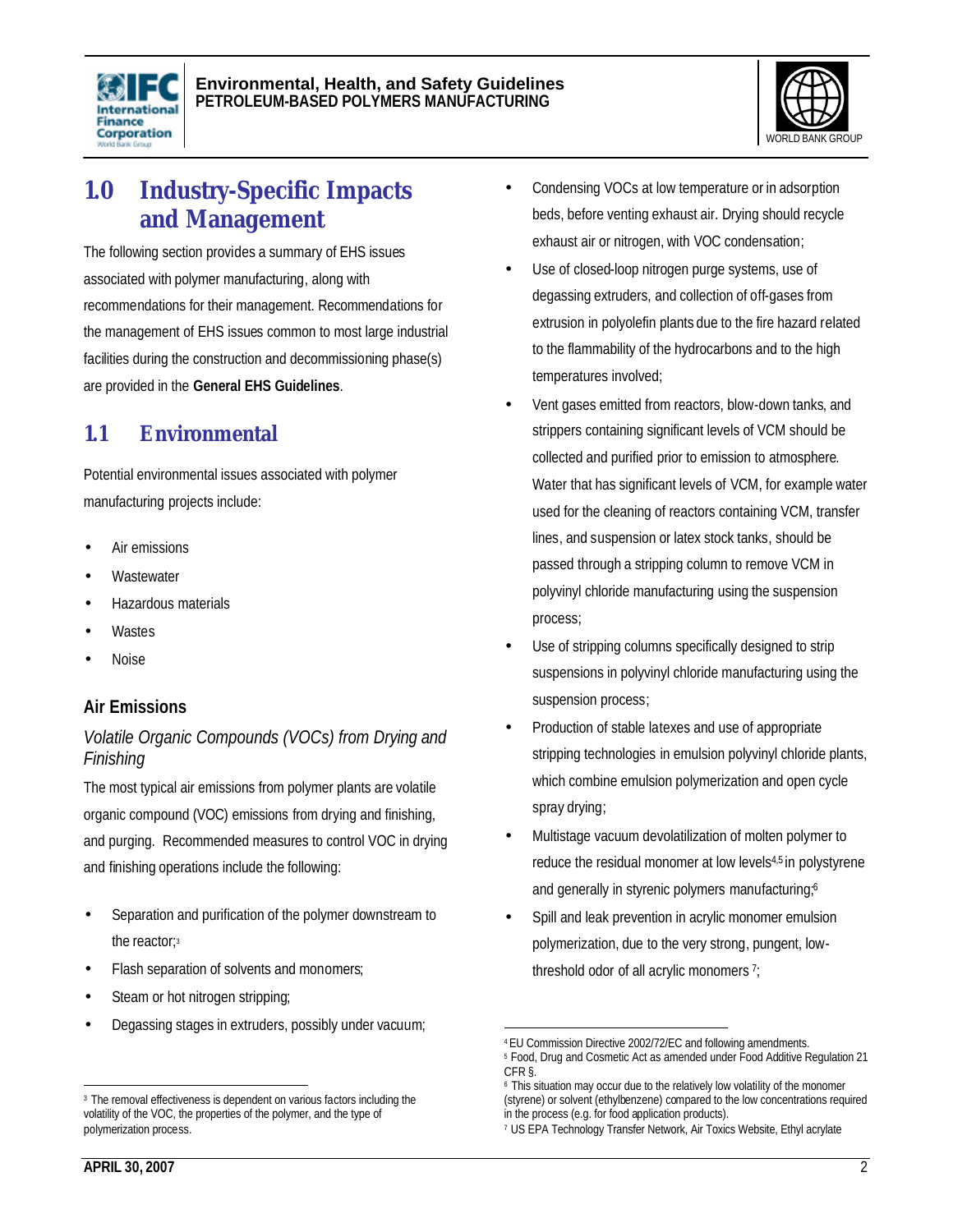

#### **Environmental, Health, and Safety Guidelines PETROLEUM-BASED POLYMERS MANUFACTURING**



- Treatment of waste gases by catalytic oxidation or equivalent techniques in polyethylene terephthalate manufacturing;
- Wet scrubbing of vents in polyamide manufacturing;
- Catalytic or thermal treatment of gaseous and liquid wastes in all thermoset polymer manufacturing;
- Installation of closed systems, with vapor condensation and vent purification, in phenol-formaldehyde resins manufacturing, due to the high toxicity of both main monomers; and
- VOCs from the finishing sections and reactor vents should be treated through thermal and catalytic incineration techniques before being discharged to the atmosphere. For chlorinated VOCs, incineration technology should ensure the emission levels of dioxins / furans meet the limit stated in Table 1.

#### *VOCs from Process Purges*

Process purges are associated with purification of raw materials, filling and emptying of reactors and other equipment, removal of reaction byproducts in polycondensation, vacuum pumps, and depressurization of vessels. Recommended pollution prevention and control measures include the following:

- Process vapors purges should be recovered by compression or refrigeration and condensation of liquefiable components or sent to a high efficiency flare system that can ensure efficient destruction;
- The incondensable gases should be fed to a waste-gas burning system specifically designed to ensure a complete combustion with low emissions and prevention of dioxins and furans formation;
- In polyvinyl chloride (PVC) plants, VCM-polluted gases (air and nitrogen) coming from VCM recovery section should be collected and treated by VCM absorption or adsorption, by incineration techniques following internationally

accepted standards, or by thermic/catalytic oxidation, prior to emission to the atmosphere;

- In High Impact Polystyrene Sheets (HIPS) manufacture, air emissions from polybutadiene dissolution systems should be minimized by use of continuous systems, vapor balance lines, and vent treatment;
- In unsaturated polyester and alkyd resins units, waste gas streams generated from process equipment should be treated by thermal oxidation or, if emissions concentrations permit, by activated carbon adsorption;
- Use glycol scrubbers or sublimation boxes for anhydride vapor recovery from unsaturated polyester and alkyd resins storage tank vents;
- In phenolic resins production, VOC contaminated process emissions, especially from reactor vents, should be recovered or incinerated;
- In aliphatic polyamide manufacturing, use wet scrubbers, condensers, activated carbon adsorbers, together with thermal oxidation.

### *VOCs from Fugitive Emissions*

Fugitive emissions in polymer manufacturing facilities are mainly associated with the release of VOCs from leaking piping, valves, connections, flanges, packings, open-ended lines, floating roof storage tanks and seals, pump seals, gas conveyance systems, compressor seals (e.g. ethylene and propylene compressors), pressure relief valves, loading and unloading operations of raw materials and chemicals (e.g. cone roof tanks), preparing and blending of chemicals (e.g. preparation of solutions of polymerization aids and polymer additives), and waste water treatment units (WWTUs). The process system should be designed to minimize fugitive emissions of toxic and hydrocarbon gases. General VOC and fugitive emissions guidance is provided in the **General EHS Guidelines**. Recommended industry-specific measures include: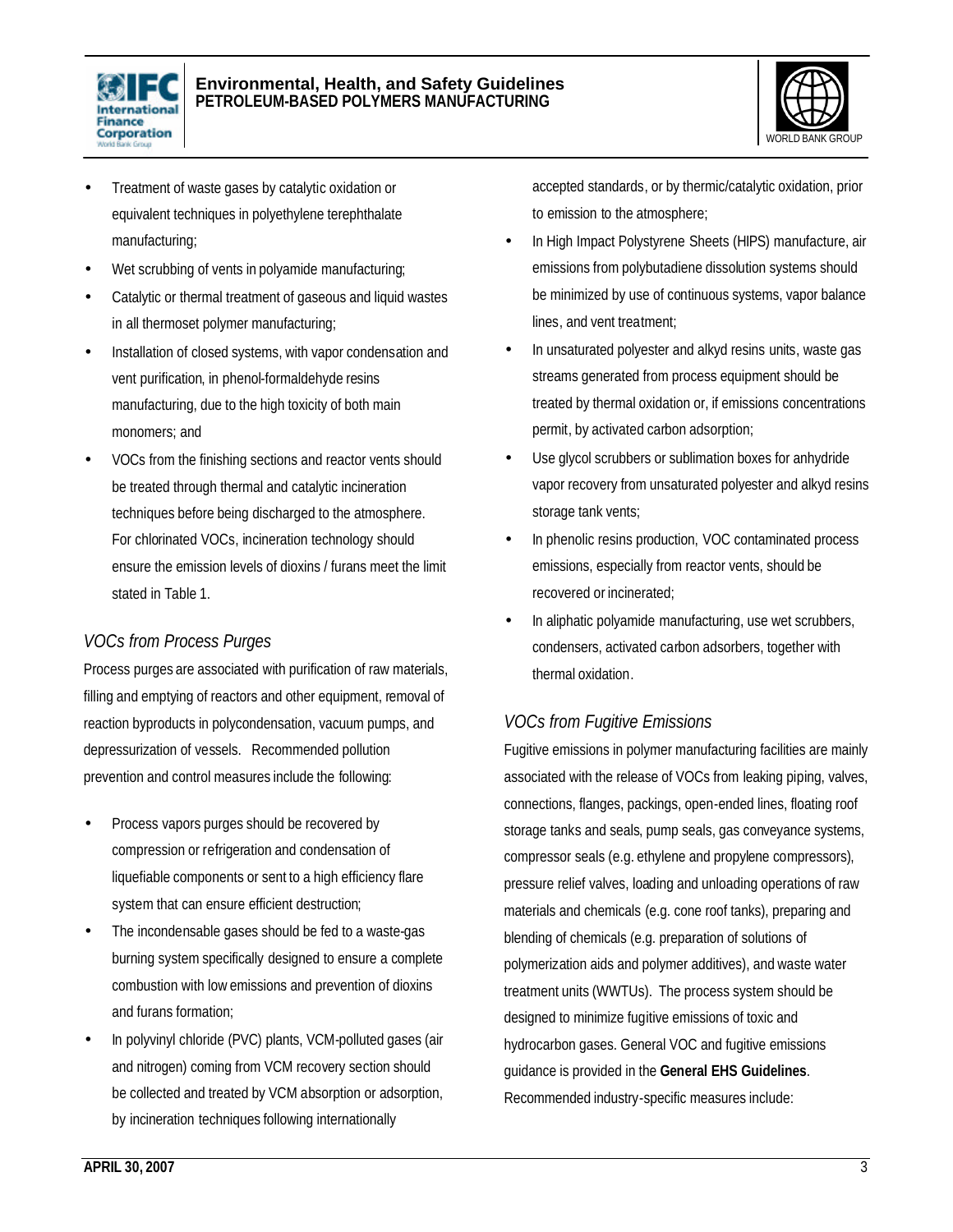



- In polyethylene manufacturing, monomer leakages from reciprocating compressors used in high-pressure polyethylene plants should be recovered and recycled to the low pressure suction stage;
- In polyvinyl chloride manufacture, opening of reactors for maintenance should be minimized and automatic cleaning systems should be adopted.

#### *Particulate Matter*

Emissions of particulate matter (i.e. polymer fines and/or additives as antistick agents, etc.) are associated with polymer drying and packaging operations. Other sources of particulate mater include pellet conveyance, transfer, and dedusting. Recommended particulate matter management measures include:

- Optimization of dryer design;
- Use of gas closed loop;
- Reduction at source (e.g. granulation transfer systems) and capture via elutriation facilities;
- Installation of electrostatic precipitators, bag filters or wet scrubbing;
- Installation of automatic bagging systems and efficient ventilation in packaging operations;
- Good housekeeping.

#### *Venting and Flaring*

Venting and flaring are important safety measures used in polymer manufacturing facilities to ensure all process gases, coming from storage as well from process units, are safely disposed off in the event of a safety disk or valve opening, emergency, power or equipment failure, or other plant upset conditions. Emergency discharges from reactors and other critical process equipment should be conveyed to blow-down tanks, where the reactants are recovered (e.g. by steam or vacuum stripping) before discharging the treated wastes, or

through scrubbing and high-efficiency flaring. Industry-specific measures include the following:

- Ethylene vented from high-pressure low density polyethylene (LDPE) and linear low density polyethylene (LLDPE) plants, cannot be conveyed to the flare due to opening of the reactor safety disks at high pressures, but should be vented to the atmosphere through a stack, after having been diluted with steam and cooled by water scrubbing to minimize risks of explosive clouds. Specifically designed systems operated by detonation sensors should be used;
- Pressure Safety Valves (PSV) should be used in polymerization plants to reduce the amount of chemicals released from an overpressure/relief device activation, where release is directly to the atmosphere;
- Because of the possibility of pipe plugging by polymer formation, redundant safety systems are recommended, with frequent and proper inspection. PSV lines should be protected upstream by PSDs, to avoid losses and plugging. Fittings should be provided to enable check of safety systems during plant operation;
- In polyvinyl chloride manufacturing, the occurrence of emergency venting from the polymerization reactors to atmosphere due to runaway reaction should be minimized by one or more of the following techniques:
	- o Specific control instrumentation for reactor feed and operational conditions,
	- o Chemical inhibitor system to stop the reaction,
	- o Emergency reactor cooling capacity,
	- o Emergency power for reactor stirring, and
	- o Controlled emergency venting to VCM recovery system. 8

<sup>1</sup> <sup>8</sup> EIPPCB BREF (2006)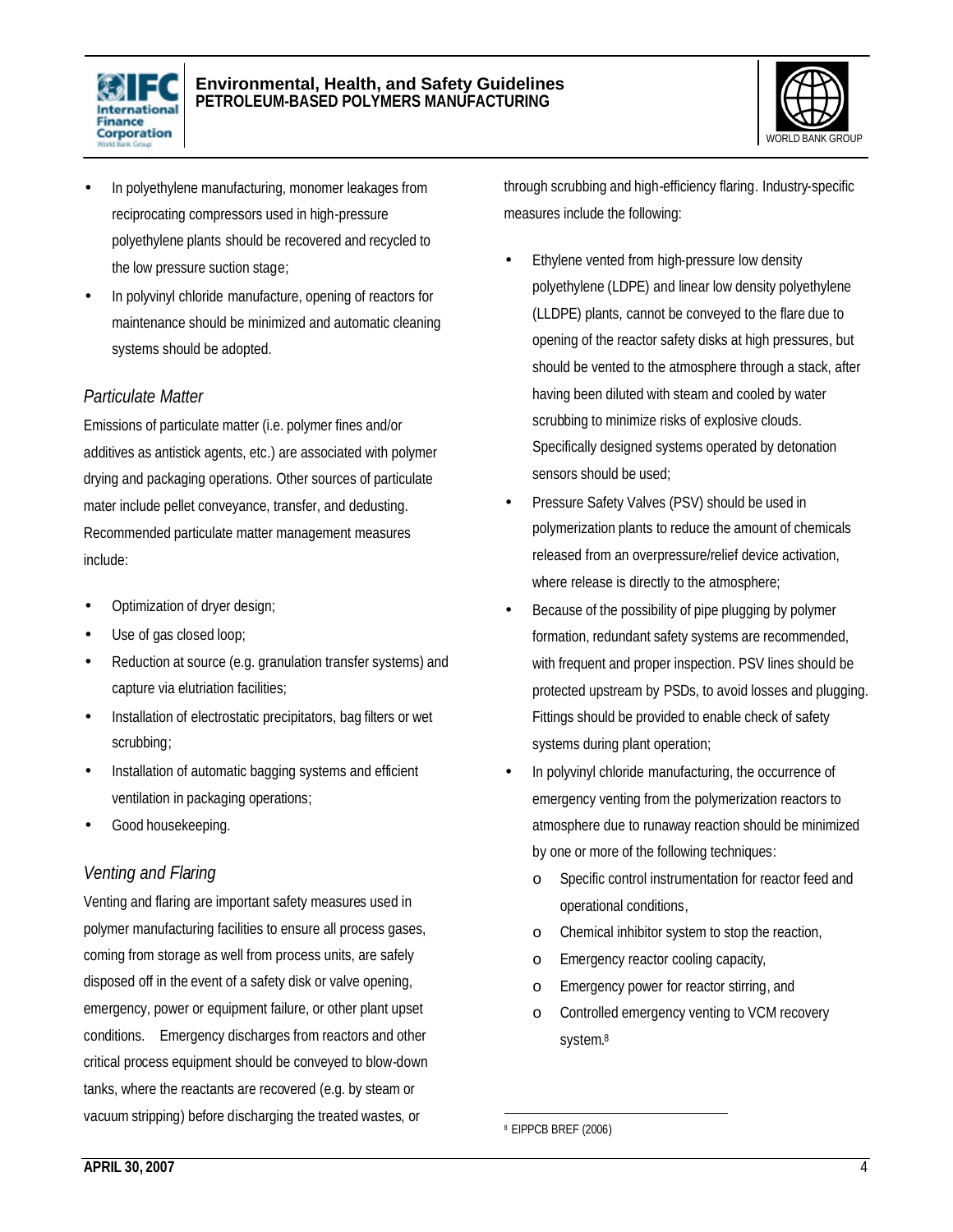



- Where foaming occurs during emergency venting, it should be reduced by antifoam addition, to avoid plugging of venting system;
- During emergency venting, the content of the reactor should be discharged to a blow-down tank and steam stripped before disposal;
- In acrylic latexes manufacturing, emergency venting to flare system from reactors due to runaway polymerization should be prevented by one or more of the following:
	- o Continuous computer controlled addition of reactants to the reactor, based on actual polymerization kinetics,
	- o Chemical inhibitor system to stop the reaction,
	- o Emergency reactor cooling capacity,
	- o Emergency power for reactor stirring, and
	- o Discharge of reactor content to a blow-down tank.

#### *Combustion Sources and Energy Efficiency*

Polymerization plants consume large quantities of energy and steam, which are typically produced on site in cogeneration facilities. Emissions related to the operation of power sources should be minimized through the adoption of a combined strategy which includes a reduction in energy demand, use of cleaner fuels, and application of emissions controls where required. Recommendations on energy efficiency are addressed in the **General EHS Guidelines**.

Polymerization plants operate in a wide range of conditions (temperature and pressure) and it is usually possible and useful to include a temperature or energy cascade in their design to recover heat (e.g. low pressure steam for stripping or heating purposes) and compression energy. The correct choice and design of the purification operations according to their thermodynamic efficiency is a major component in reduction of energy requirements. Drying and finishing of polymers are important aspects to consider, because of their energy demand and because polymers are sensitive to heat and mechanical

stress. Additional areas with potential opportunities for reduction in energy consumption include dewatering systems, closed loop cooling water systems, inert gas close loop drying, use of low shear extruders for compounding, increase of polymer concentration, and gear pumps for pelletizing.

#### *Acid Gases*

Hydrogen chloride (HCl) traces, originated from the hydrolysis of chlorinated organic compounds by the catalyst, can be present in exhaust air from drying of polymers produced by ionic catalysis. Although acid is usually present at low level, gas stream testing is recommended and pollution control measures, such as wet scrubbing, should be considered if levels become significant.

#### *Dioxins and Furans*

Gaseous, liquid, and solid waste incineration plants are typically present as one of the auxiliary facilities in polymer manufacturing plants. The incineration of chlorinated organic compounds (e.g. chlorophenols) could generate dioxins and furans. Certain catalysts in the form of transition metal compounds (e.g. copper) also facilitate the formations of dioxins and furans. Recommended prevention and control strategies include:

- Operation of incineration facilities according to internationally recognized technical standards;<sup>9</sup>
- Maintaining proper operational conditions, such as sufficiently high incineration and flue gas temperatures, to prevent the formation of dioxins and furans;
- Ensuring emissions levels meet the guideline values presented in Table 2.

<sup>1</sup> <sup>9</sup> For example, Directive 2000/76/EC of the European Parliament and of the Council of 4 December 2000 on the incineration of waste.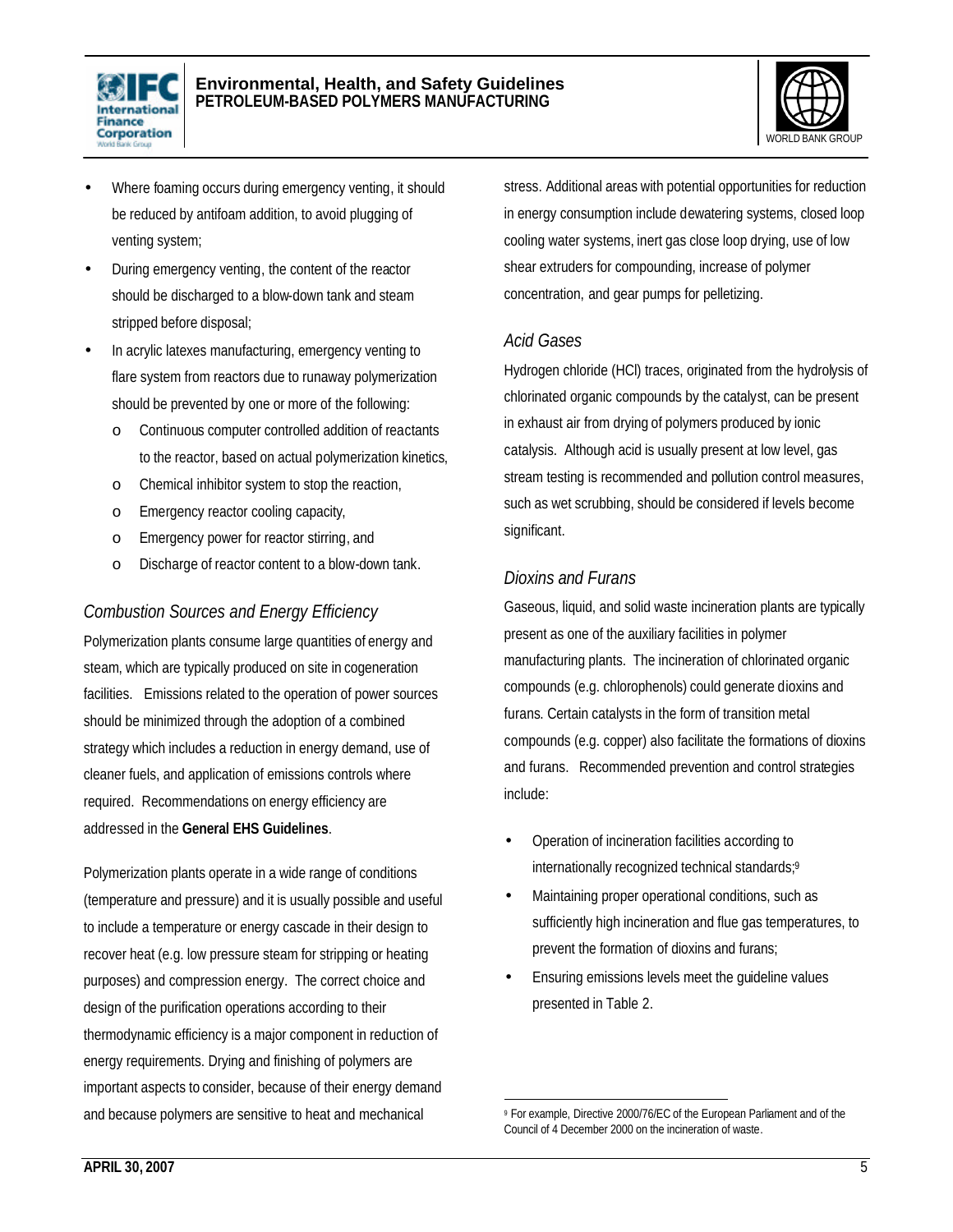

#### **Environmental, Health, and Safety Guidelines PETROLEUM-BASED POLYMERS MANUFACTURING**



#### **Wastewater**

#### *Industrial Process Wastewater*

Process wastewater from plant units may contain hydrocarbons, monomers and other chemicals, polymers and other solids (either suspended or emulsified), surfactants and emulsifiers, oxygenated compounds, acids, inorganic salts, and heavy metals.

Recommended wastewater management strategies include the following:

- Wastewater containing volatile monomers (e.g., VCM, styrene, acrylonitrile, acrylic esters, vinyl acetate, caprolactam) and/or polymerization solvents (e.g., condensate from steam stripping of suspensions or latexes, condensate from solvent elimination, or wastewater from equipment maintenance) should be recycled to the process where possible, or otherwise treated by flash distillation or equivalent separation to remove VOC, prior to conveying it to the facility's wastewater treatment system;
- Organics should be separated and recycled to the process, when possible, or incinerated;
- Non-recyclable contaminated streams, such as wastewater originated from polyester or from thermoset polymer manufacturing, should be catalytically or thermally incinerated;
- Emulsion and suspension polymerization aids should be selected with consideration of their biodegradability, as they enter the wastewater stream during polymer recovery;
- Whenever less biodegradable or non-biodegradable polymerization aids are used, a specifically designed water pre-treatment unit should be installed prior to discharge to the facility's wastewater treatment system;
- Wastewater originated from polymer recovery after ionic polymerization and containing metal ions from

polymerization catalysts (e.g., Li, Ni, Co, V, etc) should be pre-treated as needed prior to discharge to the facility's wastewater treatment system;

- Spent reactant solutions should be sent to specialized treatment for disposal;
- Acidic and caustic effluents from demineralized water preparation should be treated by neutralization prior to discharge to the facility's wastewater treatment system;
- Contaminated water from periodic cleaning activities during facility turn-arounds should be tested and treated in the facility's wastewater treatment system;
- Oily effluents, such as process leakages, should be collected in closed drains, decanted and discharged to the facility's wastewater treatment system;
- Facilities should prepare and implement hazardous materials management program, including specific spill prevention and control plans, according to the recommendations provided in the **General EHS Guidelines**;
- Sufficient process fluids let-down capacity should be provided to avoid process liquid discharge into the oily water drain system and to maximize recovery into the process.

#### *Process Wastewater Treatment*

Techniques for treating industrial process wastewater in this sector include source segregation and pretreatment of concentrated wastewater streams. Typical wastewater treatment steps include: grease traps, skimmers, dissolved air floatation or oil water separators for separation of oils and floatable solids; filtration for separation of filterable solids; flow and load equalization; sedimentation for suspended solids reduction using clarifiers; biological treatment, typically aerobic treatment, for reduction of soluble organic matter (BOD); chlorination of effluent when disinfection is required; dewatering and disposal of residuals in designated hazardous waste landfills.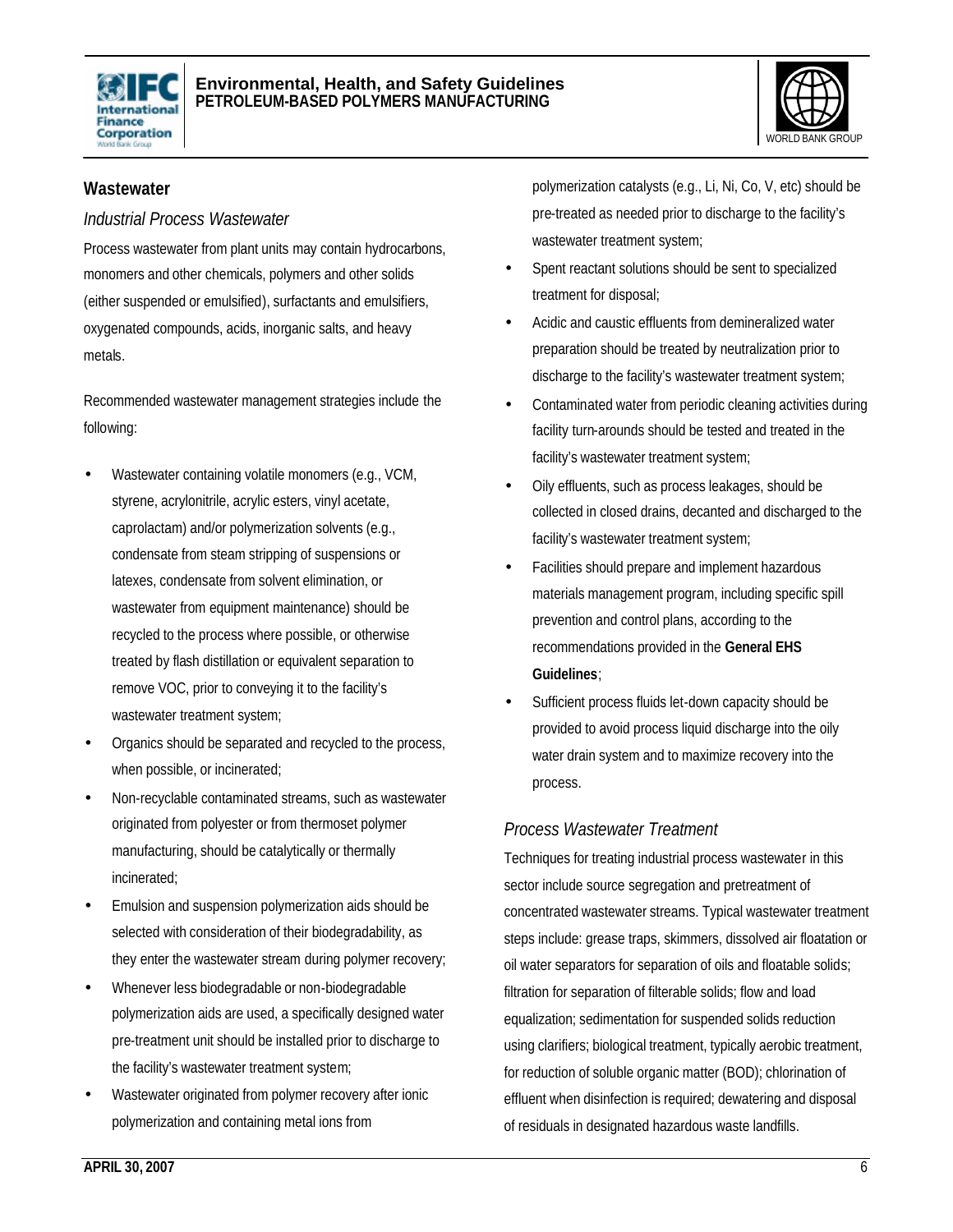



Additional engineering controls may be required for (i) containment and treatment of volatile organics stripped from various unit operations in the wastewater treatment system, (ii)advanced metals removal using membrane filtration or other physical/chemical treatment technologies, (iii) removal of recalcitrant organics and non biodegradable COD using activated carbon or advanced chemical oxidation, (iii) reduction in effluent toxicity using appropriate technology (such as reverse osmosis, ion exchange, activated carbon, etc.), and (iv) containment and neutralization of nuisance odors.

Management of industrial wastewater and examples of treatment approaches are discussed in the **General EHS Guidelines**. Through use of these technologies and good practice techniques for wastewater management, facilities should meet the Guideline Values for wastewater discharge as indicated in the relevant table of Section 2 of this industry sector document.

*Other Wastewater Streams & Water Consumption* Guidance on the management of non-contaminated wastewater from utility operations, non-contaminated stormwater, and sanitary sewage is provided in the **General EHS Guidelines**. Contaminated streams should be routed to the treatment system for industrial process wastewater. Stormwater collection and treatment may usually entail collection of runoff from paved areas and treatment through a skimmer pit to recover spilled resin. Recommendations to reduce water consumption, especially where it may be a limited natural resource, are provided in the **General EHS Guidelines**.

#### **Hazardous Materials**

Polymer manufacturing facilities use and store significant amounts of hazardous materials, including intermediate / final products and by-products. Recommended practices for hazardous material management, including handling, storage, and transport, as well as issues associated with Ozone Depleting Substances (ODSs) are presented in the **General EHS Guidelines**.

#### **Wastes**

Storage and handling of hazardous and non-hazardous wastes should be conducted in a way consistent with good EHS practice for waste management, as described in the **General EHS Guideline**. Industry-specific hazardous wastes include waste solvents and waste oil spent catalysts, saturated filtering beds, and solid polymer wastes from polymerization plants.<sup>10</sup>

#### *Spent Catalysts*

Spent catalysts are originated from catalyst bed replacement in scheduled turnarounds of monomer purification reactors (e.g. hydrogenation of impurities in lower olefins) or less frequently, in heterogeneous polymerization catalysis. Spent catalysts can contain nickel, platinum, palladium, and copper, depending on the process. Recommended management strategies for spent catalysts include the following:

- Appropriate on-site management, including submerging pyrophoric spent catalysts in water during temporary storage and transport until they can reach the final point of treatment to avoid uncontrolled exothermic reactions;
- Return to the manufacturer for regeneration, or off-site management by specialized companies that can either recover the heavy or precious metals, through recovery and recycling processes whenever possible, or manage spent catalysts according to hazardous and non-hazardous waste management recommendations presented in the **General EHS Guidelines**. Catalysts that contain platinum or palladium should be sent to a noble metals recovery facility.

 $\overline{a}$ <sup>10</sup> Refer to section on dioxins and furans for emissions-related guidance applicable to incineration of chlorinated organic wastes.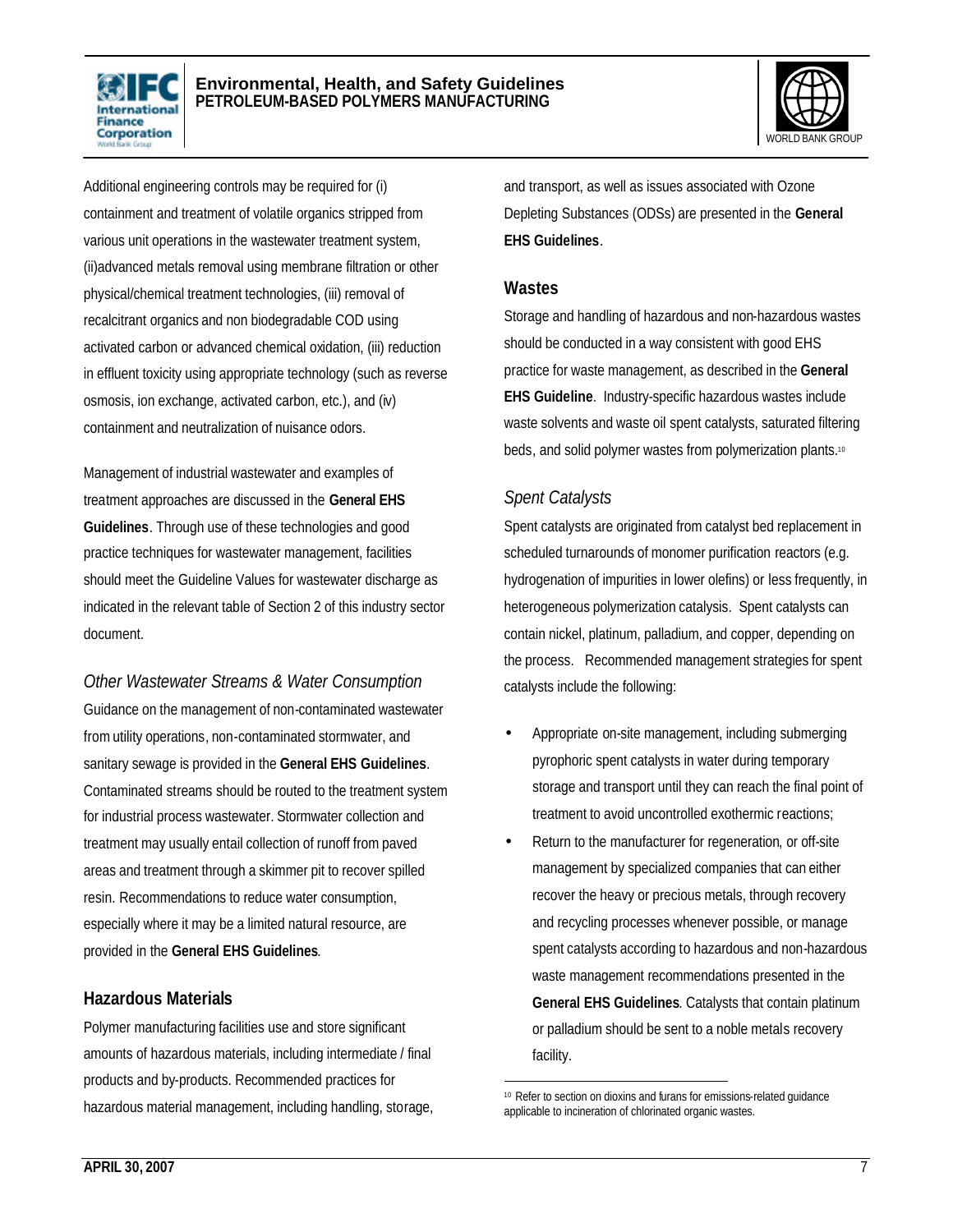



#### *Saturated Filtering Beds*

Saturated filtering beds originate from solution polymerization processes, for example, from removal of spent polymerization catalysts from the polymer solution or in a number of deodorization or clarification operations. Recommended management strategies for saturated filtering beds include minimizing purification agents through online regeneration and extended lifetime, proper containment during temporary storage and transport, and off-site management by specialized companies.

#### *Solid Polymer Wastes*

Polymer wastes are produced during normal plant operation (e.g., latex filtering and sieving, powder screening and granule grinding); campaign changes; start-up; and maintenance and emergency shutdowns of polymer processing equipment.

Recommended pollution prevention and control measures include the following:

- Recycling or re-use of waste streams where possible instead of disposal. Possible recycling options include sale of waxes to wax industry;
- Treatment as necessary to remove and separately recover VOCs (e.g. by steam stripping);
- Segregation and storage in a safe location. Some polymer wastes (e.g. heat or shear stressed polymers produced during start or stop operations of drying and finishing equipment, oxidized polymer recovered during dryer maintenance, process plant crusts without antioxidants, and aged polymer wastes) might be unstable and prone to self-heating and self-ignition. Such waste should be stored in a safe manner and disposed of (e.g., incinerated) as soon as practical.

#### **Noise**

Significant noise sources in polymer manufacturing facilities include activities involving physical processing of polymers (e.g., screening, grinding, pneumatic conveying), as well as large rotating machines, such as extruders, compressors and turbines, pumps, electric motors, fans, air coolers. During emergency depressurization, high noise levels can be generated due to high pressure gases to flare and/or steam release into the atmosphere. Recommendations for noise management are provided in the **General EHS Guidelines**.

### **1.2 Occupational Health and Safety**

The occupational health and safety issues that may occur during the construction and decommissioning of polymer manufacturing facilities are similar to those of other industrial facilities, and their management is discussed in the **General EHS Guidelines**.

Facility-specific occupational health and safety issues should be identified based on job safety analysis or comprehensive hazard or risk assessment, using established methodologies such as a hazard identification study [HAZID], hazard and operability study [HAZOP], or a quantitative risk assessment [QRA]. As a general approach, health and safety management planning should include the adoption of a systematic and structured approach for prevention and control of physical, chemical, biological, and radiological health and safety hazards described in the **General EHS Guidelines**. The most significant occupational health and safety hazards occur during the operational phase of polymer manufacturing and primarily include:

- Process Safety
- Fires and Explosions
- Other chemical hazards
- Confined spaces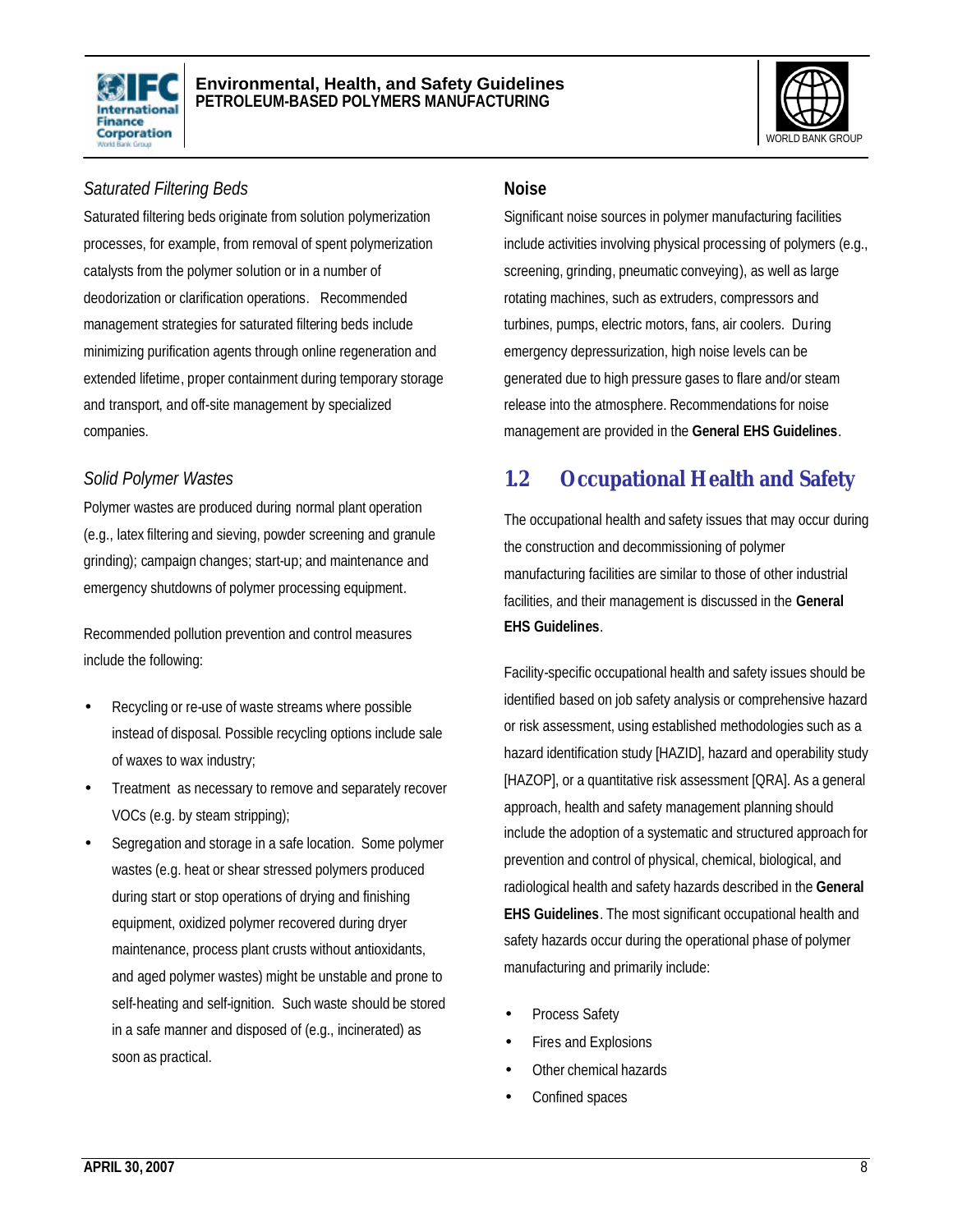



#### **Process Safety**

Process safety programs should be implemented due to industry-specific characteristics, including complex chemical reactions, use of hazardous materials (e.g., toxic and reactive materials and flammable or explosive compounds), and multistep reactions. Process safety management includes the following actions:

- Physical hazard testing of materials and reactions;
- Hazard analysis studies to review the process chemistry and engineering practices, including thermodynamics and kinetics;
- Examination of preventive maintenance and mechanical integrity of the process equipment and utilities;
- Worker training; and
- Development of operating instructions and emergency response procedures.

Process safety recommendations applicable to specific manufacturing processes are presented below.

#### *Polyethylene Manufacturing*

In polyethylene manufacturing, a specific process hazard is related to the possible release of large amounts of hot ethylene to the atmosphere and subsequent cloud explosion. Accidental events are mainly related to leaks from gaskets or during maintenance operations. For LDPE production units in particular, accidental events can include opening of the safety disk of the reactor and explosion of the high pressure separator. Specific safety management measures include the following:

Ethylene vented due to opening of the reactor safety disks at high pressure cannot be conveyed to the flare, but should be vented to the atmosphere by a short stack, after dilution with steam and cooling with water scrubbing to minimize risks of explosive clouds;

- Product decomposition in tubular reactors should be prevented through heat transfer, temperature profile control, high speed flow and good pressure control;
- Explosion of high pressure separators should be prevented by vessel reactors design measures, careful dosing of peroxides, control of polymerization temperature, rapid detection of uncontrolled exothermic reactions and rapid isolation / depressurizing, and good maintenance of reactors and separators.

With the High Density Polyethylene (HDPE) and Linear Low Density Polyethylene (LLDPE) solution process, fire hazards originate from high-pressure and high-temperature conditions in the polymerization reactor and desolventizer operating at a temperature close to self-ignition temperature of the solvent, together with high flow rates of hydrocarbon solvent. In HDPE slurry process and in iPP bulk process, a spill from the reactor can result in an explosive cloud due to flash evaporation of isobutane and propylene. The prevention of spills and explosive clouds should be based on the application of internationally recognized engineering standards for equipment and piping design, maintenance, plant lay-out, and location / frequency of emergency shut-off valves.

#### *PVC Manufacturing*

Accidental venting to the atmosphere of VCM with a subsequent formation of an explosive and toxic cloud can be caused by opening of Pressure Safety Valves (PSVs) of a reactor due to runaway polymerization. Management actions include degassing and steam flushing of reactor before opening.

VCM is easily oxidized by air to polyperoxides during recovery operations after polymerization. After recovery, VCM is held in a holding tank under pressure or refrigeration. A chemical inhibitor, such as a hindered phenol, is sometimes added to prevent polyperoxide formation. Normally any polyperoxide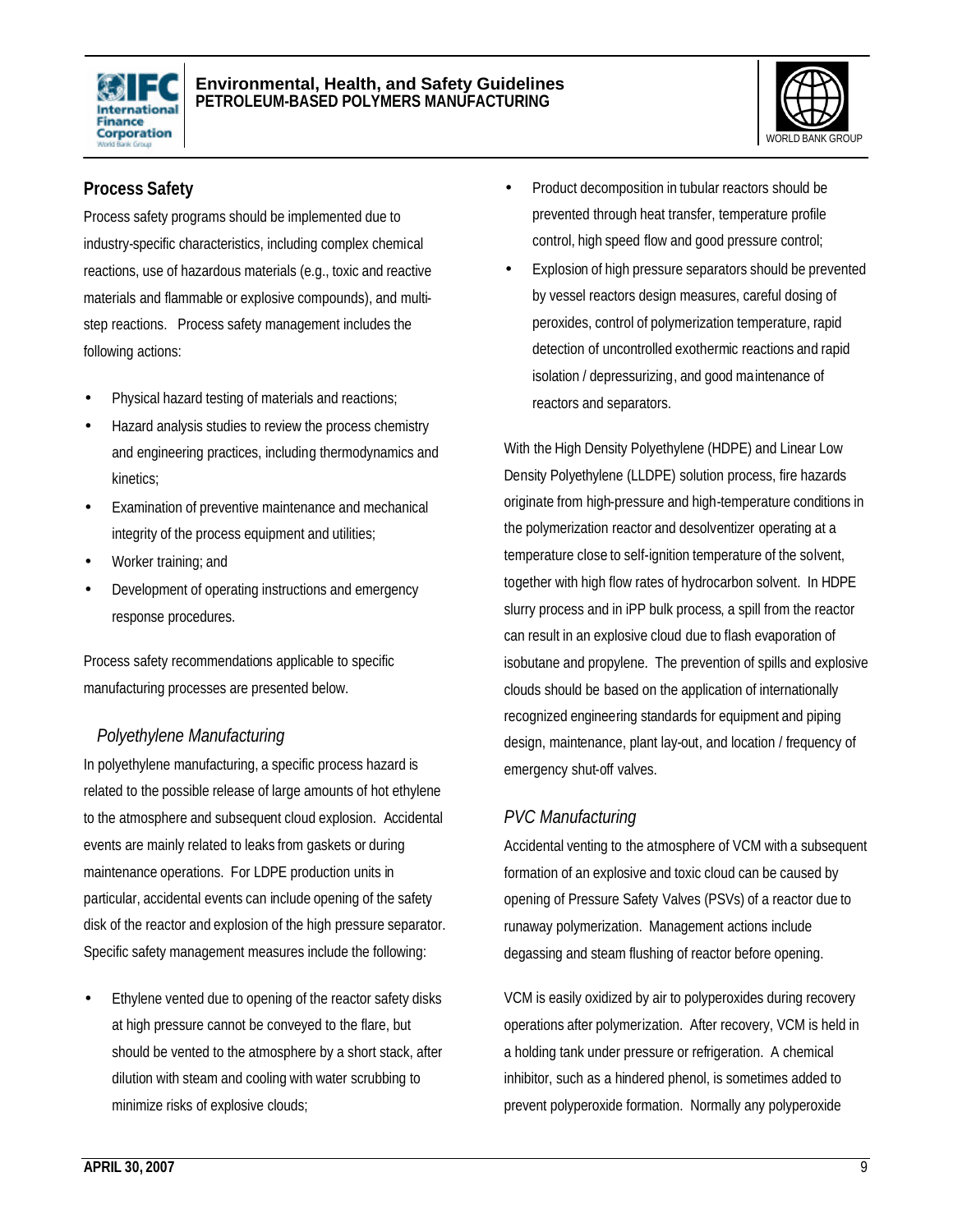



formed is kept dissolved in VCM, where it reacts slowly and safely to form PVC. However, if liquid VCM containing polyperoxides is evaporated, polyperoxides may precipitate and decompose exothermically with the risk of explosion and consequent toxic cloud.<sup>11</sup>

#### *Batch Polymerization Process*

Batch polymerization can generate a hazard of runaway polymerization and reactor explosion in the event of improper dosing of reactants or failure in the stirring or heat exchange systems. Recommended process safety management practices include limiting the practice of batch polymerization and the application of process controls, including the provision of backup emergency power, cooling, inhibitor addition systems, and blowdown tanks.

#### *Compounding, Finishing and Packaging Processes*

Compounding, finishing, and packaging operations present risks of fire in blenders and in extruders (if the polymer is overheated), and in equipment involving mixtures of polymer powders and air, such as dryers, pneumatic conveyors, and grinding equipment. Use of internationally recognized electric installation standards, including grounding of all equipment, and installation of specific fire fighting systems are recommended.

#### **Fires and Explosions**

#### *Vinyl Chloride Monomer (VCM)*

VCM is classified as a toxic and carcinogen (IARC group 1)12. It is gas under normal conditions (boiling point  $= -13.9^{\circ}$ C), and is potentially explosive when in contact with air. VCM is stored as a liquid in pressurized or refrigerated tanks. Transportation of VCM, including pipeline transportation, should be conducted in a manner consistent with good international practice for transport of hazardous materials. Evaluations for the location of new PVC

 $\overline{a}$ 

facilities should include consideration of distances to monomer plants, in order to minimize storage times and to reduce potential hazards from monomer transport. 13

#### *Styrene*

Styrene polymerizes readily and should be stored at cool temperatures, with adequate levels of 4-tert-butylcatechol (TBC) used as an inhibitor, in tanks designed and built according to international standards.

#### *Acrylic Acid and Esters 14,15*

Acrylic acid is a liquid freezing at 13 °C, and is extremely reactive by runaway polymerization if uninhibited. Accidents originated in acrylic acid storages are relatively frequent.

It is sold inhibited with hydroquinone mono methyl ether, which is active in the presence of air. It is easy flammable when overheated and it should be stored in stainless steel tanks. Overheating or freezing should be avoided because thawing of frozen acrylic acid is an operation involving runaway polymerization risks. Acrylic esters behave in a similar way, but they don't present risks related to freezing.

#### *Phenol*

l

Phenol melts at 40.7°C and it is usually received, stored and handled in molten state. Tanks should be fitted with a vapor recovery system and fitted with heating coils; nitrogen blanket is also recommended. Lines and fittings should be steam-traced and should be purged with nitrogen before and after product transfer.

<sup>11</sup> EIPPCB BREF (2006)

<sup>12</sup> IARC Monographs on the Evaluation of Carcinogenic Risks to Humans, Volume 19 http://monographs.iarc.fr/ENG/Monographs/vol19/volume19.pdf

<sup>13</sup> The cost of transportation may be a significant contributing factor to the colocation of new facilities in proximity to sources of VCM.

<sup>14</sup> Acrylic acid - A summary of safety and handling, 3rd Edition, 2002; Intercompany Committee for the Safety and Handling of Acrylic Monomers, **ICSHAM** 

<sup>15</sup> Acrylate esters - A summary of safety and handling, 3rd Edition, 2002; Intercompany Committee for the Safety and Handling of Acrylic Monomers, ICSHAM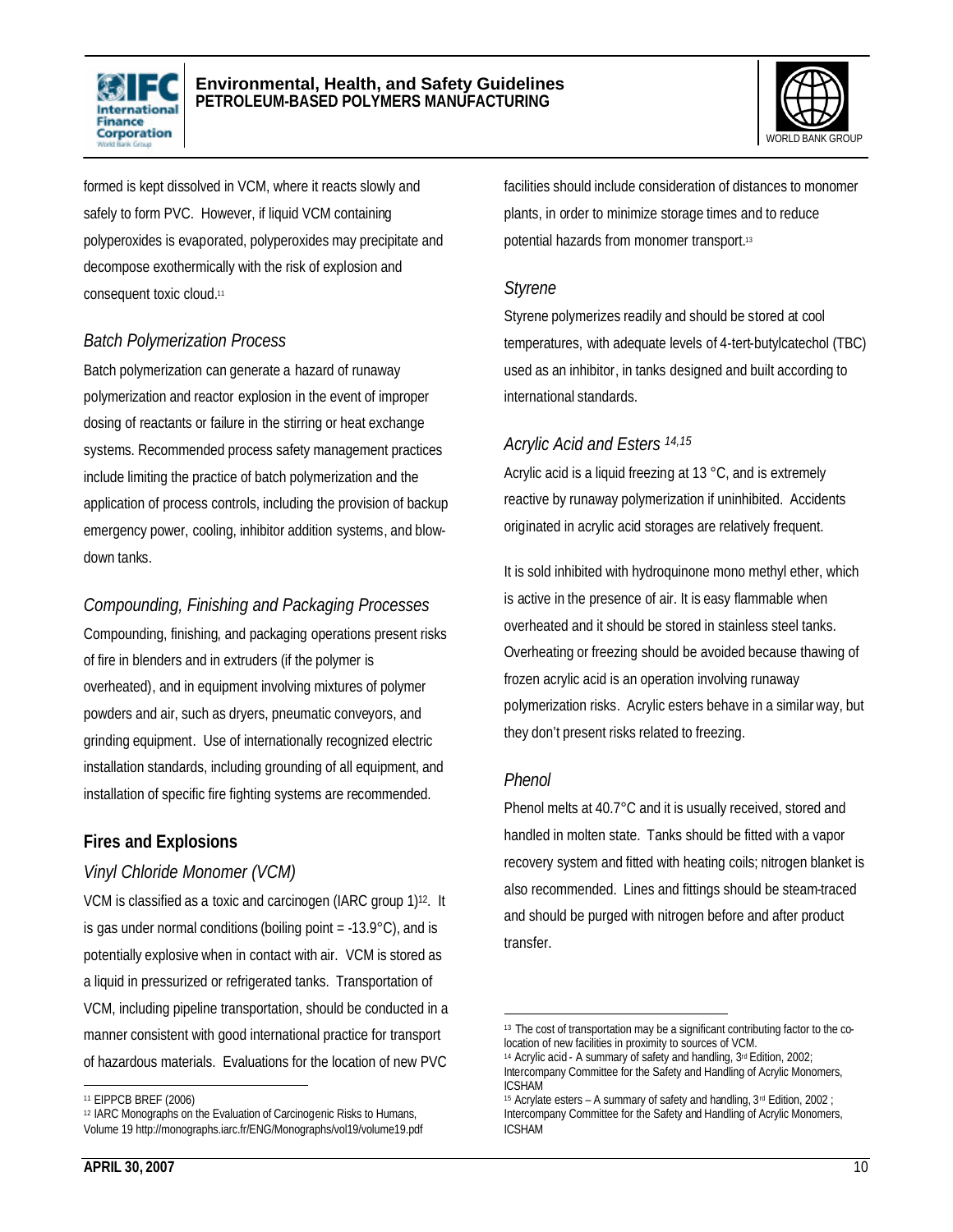



#### *Formaldehyde*

Formaldehyde is used as an aqueous solution at concentrations of 37 – 50 percent, usually stabilized with low amounts of methanol (<1 percent). Formaldehyde is a confirmed carcinogenic for humans (IARC Group 1)<sup>16</sup> Formaldehyde releases flammable vapors to air, so it should be kept under an inert gas blanket during storage.

#### *Metal alkyls (Al, Li, Zn, Na, K, etc.)*

The most widely used metal alkyls are aluminum and magnesium alkyls in Z-N polymerization of olefins, and lithium alkyls in anionic polymerization of styrene and dienes. Recommended management practices include:

- Preparation of a specific fire prevention and control plan to address the fire and other hazards associated with metal alkyls;<sup>17</sup>
- Respecting safety distances within and outside of the facility; 18
- Shipping in tank cars, tank trailers, portable tanks, or ISO tanks according to internationally recognized standards;<sup>19</sup>
- Transfer should be made to bunkerized storage facilities through specially designed valves, fittings, and pumps;
- Storage tanks should be kept under a nitrogen blanket and connected to the atmosphere by one or more oil hydraulic seals. The product levels and flows should be monitored with high reliability instrumentation and alarms;
- Metal alkyl storage facilities should be equipped with containment walls, and the area within the containment

should be sloped to facilitate drainage to an emergency burning pit.

#### *Peroxides*

Organic and inorganic peroxides, as well as diazo compounds, are widely used as radical polymerization initiators. Inorganic peroxides, like hydrogen peroxide and peroxydisulfates, are capable of violent reaction with organic substrates. Inorganic peroxides are classified as oxidizers. Oxidizer hazards include increase in the burning rate of combustible materials; spontaneous ignition of combustible materials; rapid and selfsustained decomposition, which can result in explosion; generation of hazardous gases; and explosion hazards if mixed with incompatible compounds or exposure to fires. Recommended management practices include:

- Peroxide formulations should be transported and handled according to manufacturer recommendations and applicable international standards 20,21,22 .
- Storage should be segregated facilities designed and built according to internationally accepted standards (e.g. NFPA Codes<sup>23 24</sup>). Organic peroxides should be stored in dedicated refrigerated or air conditioned explosion proof buildings; 25
- Preparation of a specific fire prevention and control plan to address the peculiarities of strong inorganic oxidizers. 26

 $\overline{a}$ 

l <sup>16</sup> IARC Monographs on the Evaluation of Carcinogenic Risks to Humans, Volume 88 http://monographs.iarc.fr/ENG/Monographs/vol88/volume88.pdf

<sup>17</sup> Fog spray may be used to deactivate pyrophoric alkyls. Larger amounts of water or foam should not normally be used as fire extinguishing agents due to their violent reactivity with aluminum alkyls. Water may be used to cool adjacent objects directly or as a water screen to shield any objects from heat radiation. Other agents such as  $CO<sub>2</sub>$  or other chemical powders are needed in large amounts to control the fire and prevent re-ignition.

<sup>18</sup> E.J Major, H.G. Wissink, J.J. de Groot, (Akzo Nobel), Aluminum Alkyl Fires <sup>19</sup> UN Recommendations on the Transport of Dangerous Goods. Model Regulations. Thirteenth revised edition (2003)

<sup>20</sup> UN Recommendations on the Transport of Dangerous Goods. Model Regulations. Thirteenth revised edition (2003)

<sup>&</sup>lt;sup>21</sup> Safety and handling of organic peroxides: A Guide Prepared by the Organic peroxide producers safety division of the Society of the plastics industry, Inc. Publication # AS-109

<sup>22</sup> NFPA 432, Code for the Storage of Organic Peroxide Formulations, 2002 Edition

<sup>23</sup> NFPA 430, Code for the Storage of Liquid and Solid Oxidizers, 2004 Edition <sup>24</sup> NFPA 432, Code for the Storage of Organic Peroxide Formulations, 2002 Edition

<sup>&</sup>lt;sup>25</sup> Class 3 peroxides may require less stringent storage standards.

<sup>26</sup> For example, the most appropriate fire extinguishing agent for organic peroxides is liquid nitrogen applied with remotely operable fire fighting equipment.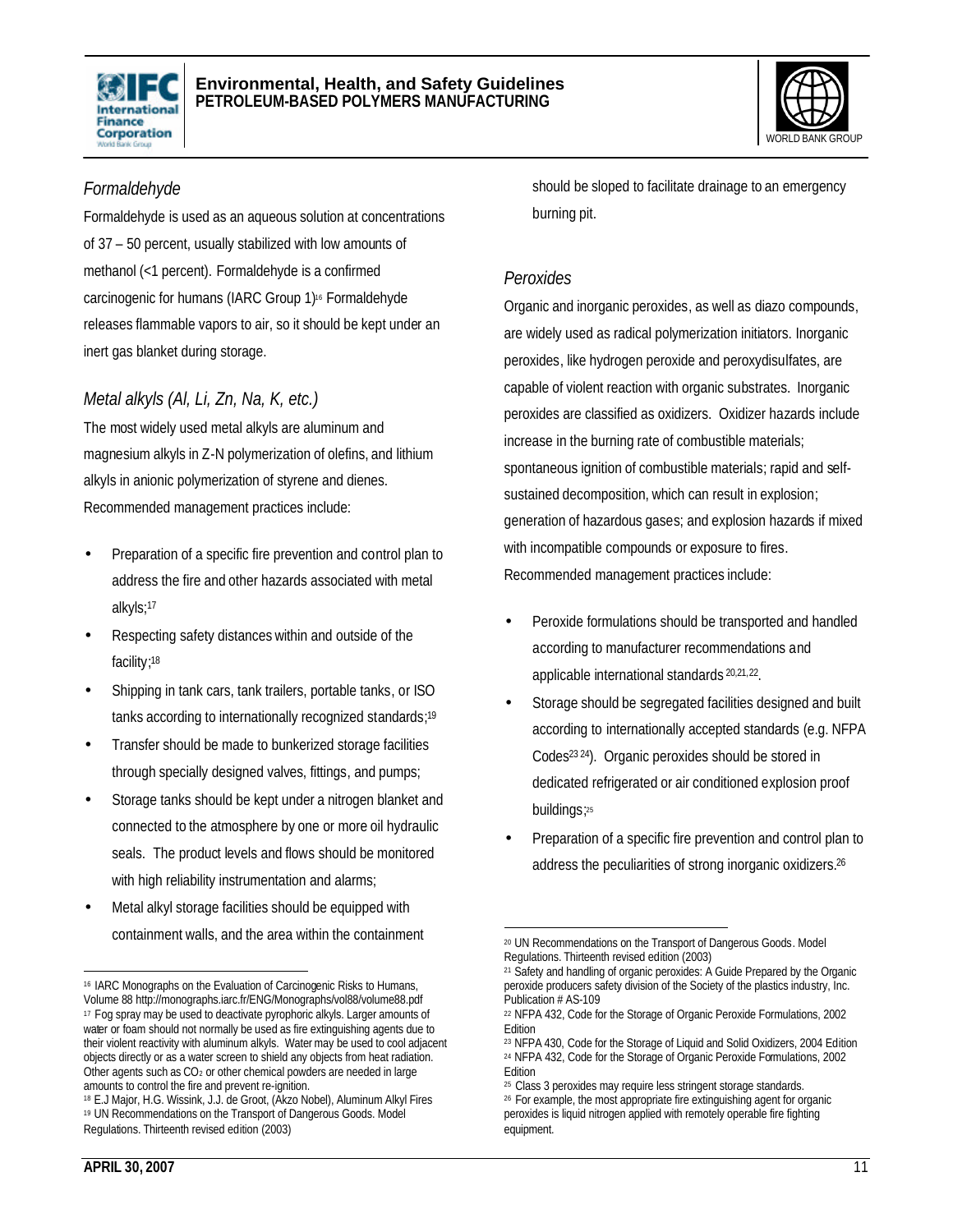



#### *Polymers*

Fires in polymer storage warehouses may be difficult to control due to the very high combustion heat of most polymers. Polymers combustion in fires also produces toxic clouds. Recommended management practices include:

- Storage buildings should be designed in accordance with internationally accepted standards including, for example, appropriate ventilation, air temperature control, and protection from direct sunlight;
- Effective fire prevention and control systems should be adopted, including for example, smoke detectors, IR hot spot detectors, and distributed water sprinklers designed for the very high thermal load of a polymer fire;
- Because most polymers are subjected to slow oxidative aging by heat or light, they should be kept in closed packaging;
- "First In First Out" (FIFO) management procedure for the products together with frequent inspections and good housekeeping. Aged materials should be traced, evaluated for safety, and separated for disposal.

#### **Chemicals**

Potential inhalation and dermal contact exposures to chemicals during routine plant operations should be managed based on the results of a job safety analysis and industrial hygiene survey and according to the occupational health and safety guidance provided in the **General EHS Guidelines.** Protection measures include worker training, work permit systems, use of personal protective equipment (PPE), and toxic gas detection systems with alarms.

#### **Confined Spaces**

Confined space hazards, as in any other industry sector, can, in the worse case scenario, potentially lead to fatalities if not properly managed. Confined space entry by workers and the

potential for accidents may vary among facilities depending on design, on-site equipment, and infrastructure. Confined spaces in polymer manufacturing facilities may include reactors which must be accessed during maintenance activities. Facilities should develop and implement confined space entry procedures as described in the **General EHS Guidelines.** 

## **1.3 Community Health and Safety**

Community health and safety impacts during the construction and decommissioning of polymer manufacturing facilities are common to those of most other industrial facilities and are discussed in the **General EHS Guidelines**. The most significant community health and safety hazards associated with polymer manufacturing facilities occur during the operation phase and include the threat from major accidents related to potential fires and explosions or accidental releases of finished products within the facility or during transportation outside the processing facility. Guidance for the management of these issues is presented above under the environmental and occupational health and safety sections of this document. Major hazards should be managed according to international regulations and best practices (e.g., OECD Recommendations, <sup>27</sup> EU Seveso II Directive,<sup>28</sup> and USA EPA Risk Management Program Rule).<sup>29</sup>

Additional guidance on the management of hazardous materials is provided in relevant sections of the **General EHS Guidelines** including: Hazardous Materials Management (including Major Hazards); Traffic Safety; Transport of Hazardous Materials; and Emergency Preparedness and Response. Additional relevant guidance applicable to transport by sea and rail as well as shore-based facilities can be found in the EHS Guidelines for

l <sup>27</sup> OECD, *Guiding Principles for Chemical Accident Prevention, Preparedness and Response*, Second Edition, 2003

<sup>28</sup> EU Council Directive 96/82/EC, Seveso II Directive, extended by the Directive 2003/105/EC.

<sup>29</sup> EPA, *40 CFR Part 68, 1996 — Chemical accident prevention provisions*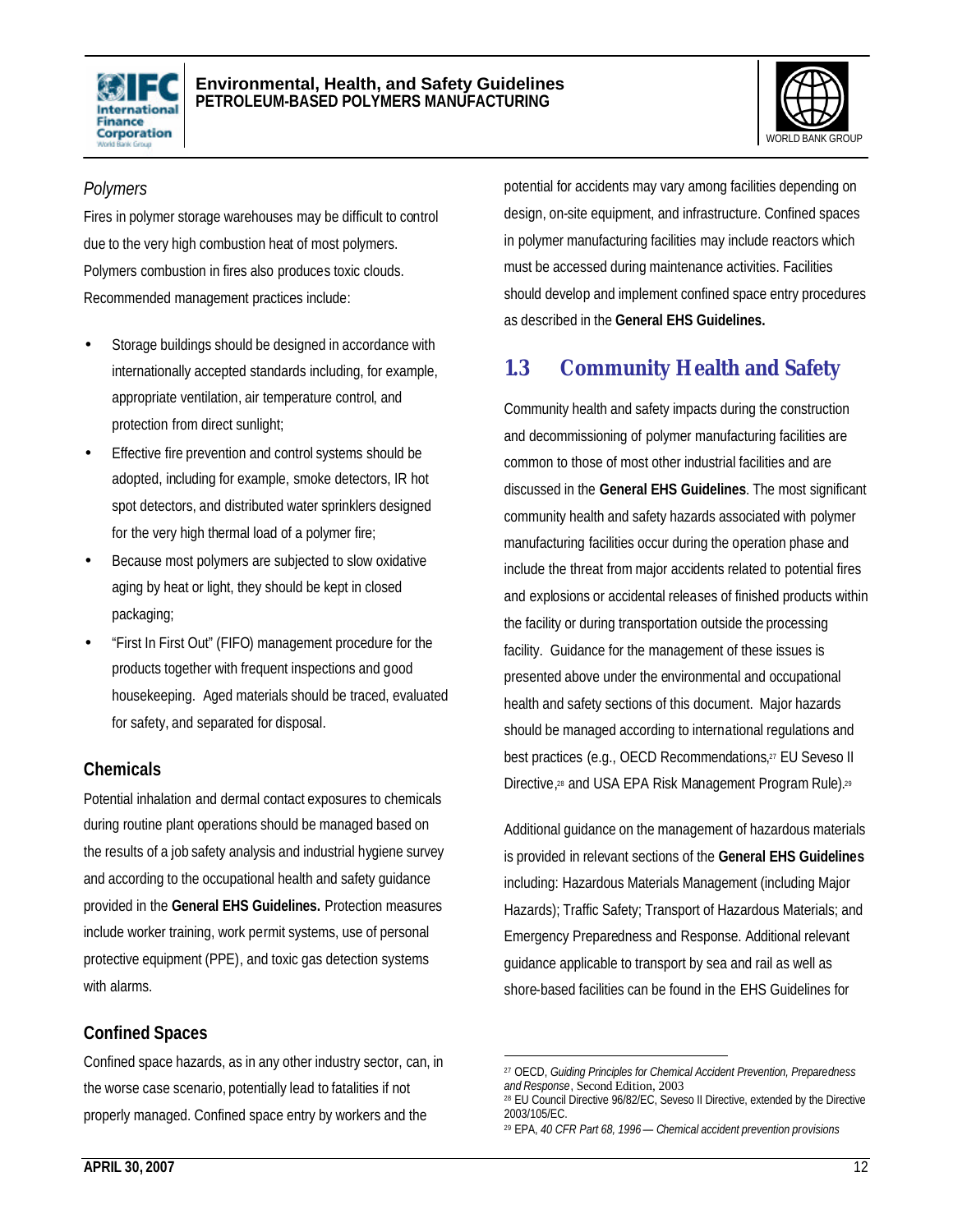



Shipping; Railways; Ports and Harbors; and Crude Oil and Petroleum Products Terminals.

## **2.0 Performance Indicators and Monitoring**

### **2.1 Environment**

#### **Emissions and Effluent Guidelines**

Tables 1 and 2 present emission and effluent guidelines for this sector. Guideline values for process emissions and effluents in this sector are indicative of good international industry practice as reflected in relevant standards of countries with recognized regulatory frameworks. These guidelines are achievable under normal operating conditions in appropriately designed and operated facilities through the application of pollution prevention and control techniques discussed in the preceding sections of this document.

Emissions guidelines are applicable to process emissions. Combustion source emissions guidelines associated with steam- and power-generation activities from sources with a capacity equal to or lower than 50 MWth are addressed in the **General EHS Guidelines** with larger power source emissions addressed in the **EHS Guidelines for Thermal Power**. Guidance on ambient considerations based on the total load of emissions is provided in the **General EHS Guidelines**.

Effluent guidelines are applicable for direct discharges of treated effluents to surface waters for general use. Site-specific discharge levels may be established based on the availability and conditions in the use of publicly operated sewage collection and treatment systems or, if discharged directly to surface waters, on the receiving water use classification as described in the **General EHS Guideline.** These levels should be achieved, without dilution, at least 95 percent of the time that the plant or unit is operating, to be calculated as a proportion of annual

operating hours. Deviation from these levels due to specific local project conditions should be justified in the environmental assessment.

| <b>Table 1. Air Emissions Guidelines</b> |                               |                        |  |  |  |  |  |
|------------------------------------------|-------------------------------|------------------------|--|--|--|--|--|
| <b>Pollutant</b>                         | <b>Unit</b>                   | <b>Guideline Value</b> |  |  |  |  |  |
| Particulate Matter (PM)                  | mg/Nm <sup>3</sup>            | 20                     |  |  |  |  |  |
| Nitrogen Oxides                          | mg/Nm <sup>3</sup>            | 300                    |  |  |  |  |  |
| <b>Hydrogen Chloride</b>                 | mg/Nm <sup>3</sup>            | 10                     |  |  |  |  |  |
| <b>Sulfur Oxides</b>                     | mg/Nm <sup>3</sup>            | 500                    |  |  |  |  |  |
| Vinyl Chloride (VCM)                     | g/t s-PVC<br>g/t e-PVC        | 80<br>500              |  |  |  |  |  |
| Acrylonitrile                            | mg/Nm <sup>3</sup>            | 5 (15 from dryers)     |  |  |  |  |  |
| Ammonia                                  | mg/Nm <sup>3</sup>            | 15                     |  |  |  |  |  |
| <b>VOCs</b>                              | mg/Nm <sup>3</sup>            | 20                     |  |  |  |  |  |
| Heavy Metals (total)                     | mq/Nm <sup>3</sup>            | 1.5                    |  |  |  |  |  |
| Hg                                       | mg/Nm <sup>3</sup>            | 0.2                    |  |  |  |  |  |
| Formaldehyde                             | mq/m <sup>3</sup>             | 0.15                   |  |  |  |  |  |
| Dioxins / Furans                         | ng TEQ/Nm <sup>3</sup><br>0.1 |                        |  |  |  |  |  |

#### **Resource Use, Energy Consumption, Emission and Waste Generation**

Table 3 (below) provides examples of resource consumption indicators for energy and water as well as relevant indicators of emissions and wastes. Industry benchmark values are provided for comparative purposes only and individual projects should target continual improvement in these areas.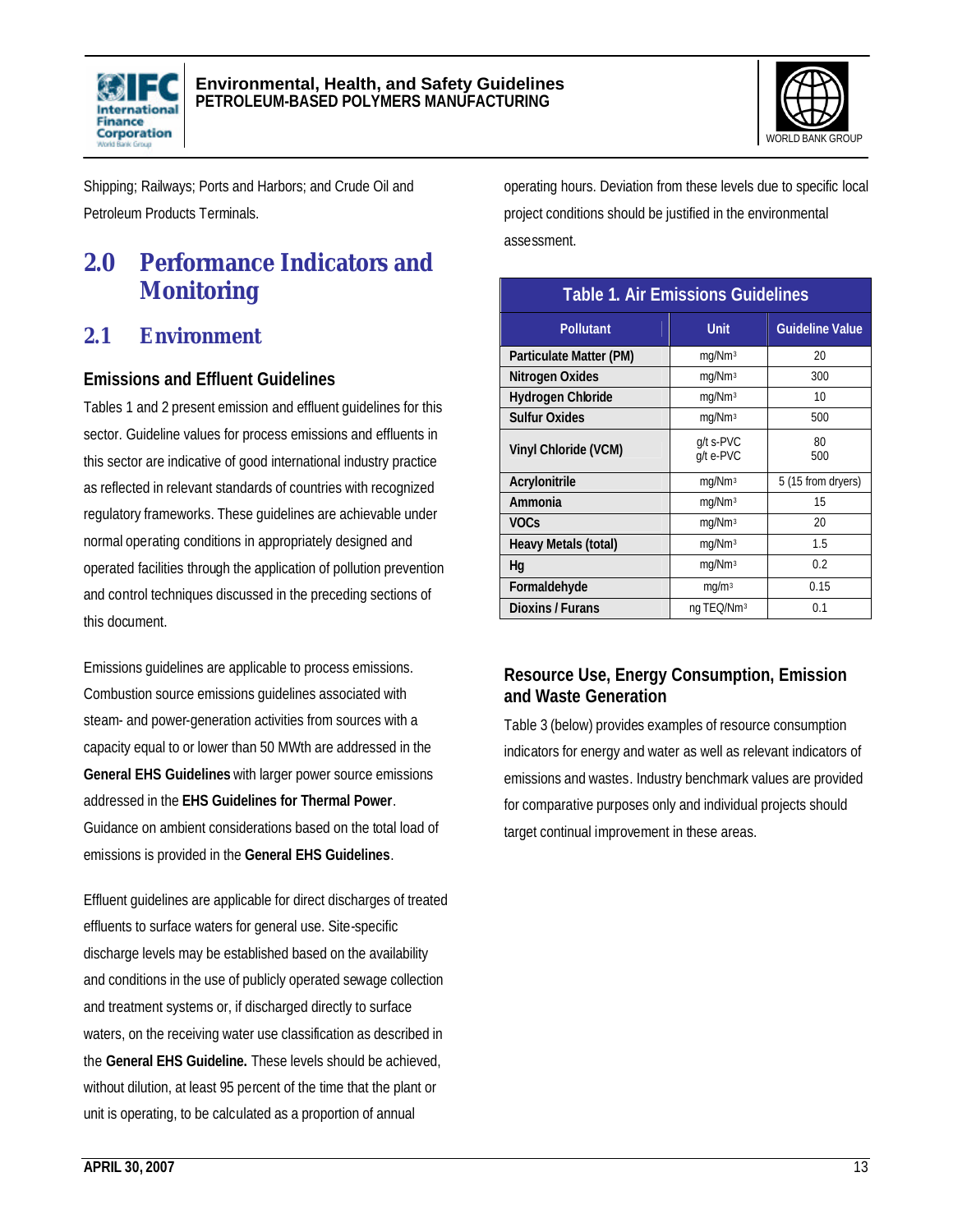



#### **Environmental Monitoring**

Environmental monitoring programs for this sector should be implemented to address all activities that have been identified to have potentially significant impacts on the environment, during normal operations and upset conditions. Environmental monitoring activities should be based on direct or indirect indicators of emissions, effluents, and resource use applicable to the particular project. Monitoring frequency should be sufficient to provide representative data for the parameter being monitored. Monitoring should be conducted by trained individuals following monitoring and record-keeping procedures and using properly calibrated and maintained equipment. Monitoring data should be analyzed and reviewed at regular intervals and compared with the operating standards so that any necessary corrective actions can be taken. Additional guidance on applicable sampling and analytical methods for emissions and effluents is provided in the **General EHS Guidelines**.

| <b>Table 2. Effluents Guidelines</b> |                                           |                        |  |  |  |  |  |  |
|--------------------------------------|-------------------------------------------|------------------------|--|--|--|--|--|--|
| <b>Pollutant</b>                     | Unit                                      | <b>Guideline Value</b> |  |  |  |  |  |  |
| pH                                   | S.U.                                      | $6 - 9$                |  |  |  |  |  |  |
| Temperature Increase                 | $\overline{C}$                            | $=$ 3                  |  |  |  |  |  |  |
| BOD <sub>5</sub>                     | mg/L                                      | 25                     |  |  |  |  |  |  |
| COD                                  | mg/L                                      | 150                    |  |  |  |  |  |  |
| <b>Total Nitrogen</b>                | mg/L                                      | 10                     |  |  |  |  |  |  |
| <b>Total Phosphorous</b>             | mg/L                                      | $\overline{2}$         |  |  |  |  |  |  |
| <b>Sulfide</b>                       | mg/L                                      | 1                      |  |  |  |  |  |  |
| Oil and Grease                       | mg/L                                      | 10                     |  |  |  |  |  |  |
| <b>TSS</b>                           | mg/L                                      | 30                     |  |  |  |  |  |  |
| Cadmium                              | mg/L                                      | 0.1                    |  |  |  |  |  |  |
| Chromium (total)                     | mg/L                                      | 0.5                    |  |  |  |  |  |  |
| Chromium (hexavalent)                | mg/L                                      | 0.1                    |  |  |  |  |  |  |
| Copper                               | mg/L                                      | 0.5                    |  |  |  |  |  |  |
| <b>Zinc</b>                          | mg/L                                      | $\overline{2}$         |  |  |  |  |  |  |
| Lead                                 | mg/L                                      | 0.5                    |  |  |  |  |  |  |
| <b>Nickel</b>                        | mg/L                                      | 0.5                    |  |  |  |  |  |  |
| <b>Mercury</b>                       | mg/L                                      | 0.01                   |  |  |  |  |  |  |
| Phenol                               | mg/L                                      | 0.5                    |  |  |  |  |  |  |
| <b>Benzene</b>                       | mg/L                                      | 0.05                   |  |  |  |  |  |  |
| <b>Vinyl Chloride</b>                | mg/L                                      | 0.05                   |  |  |  |  |  |  |
| Adsorbable Organic<br>Halogens       | mg/L                                      | 0.3                    |  |  |  |  |  |  |
| <b>Toxicity</b>                      | To be determined on a case specific basis |                        |  |  |  |  |  |  |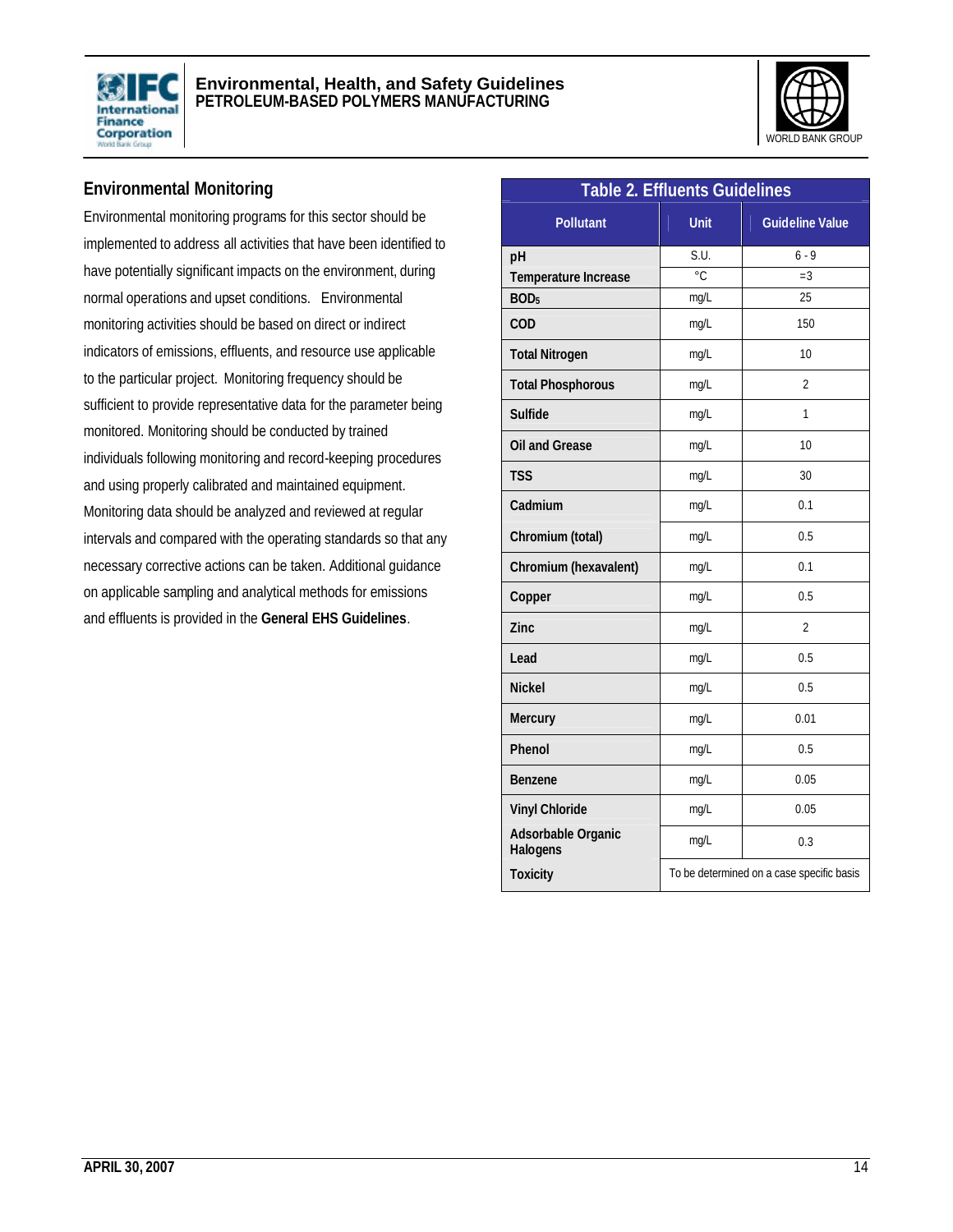



| Table 3. Resource, Energy Consumption, Emission and Waste Benchmarks |         |                                                 |                    |                          |                               |                  |                               |  |  |  |
|----------------------------------------------------------------------|---------|-------------------------------------------------|--------------------|--------------------------|-------------------------------|------------------|-------------------------------|--|--|--|
| Parameter                                                            | Unit    | Industry Benchmark (EU, 1999, Average best 50%) |                    |                          |                               |                  |                               |  |  |  |
| Product                                                              |         | LDPE <sub>20</sub>                              | HDPE <sup>14</sup> | <b>LLDPE</b>             | <b>GPPS</b>                   | <b>HIPS</b>      | <b>EPS</b>                    |  |  |  |
| Direct energy consumption <sup>12</sup>                              | kWh/t   | 720                                             | 570                | 580                      | 300 <sup>2</sup>              | 410 <sup>2</sup> | 500 <sup>2</sup>              |  |  |  |
| Primary energy consumption <sup>13</sup>                             | kWh/t   | 2,070                                           | 1.180              | 810                      | $\Box$                        | $\Box$           | цý,                           |  |  |  |
| Water consumption <sup>3</sup>                                       | $m^3/t$ | 1.7                                             | 1.9                | 1.1                      | 0.8                           | 0.8              | 5.0                           |  |  |  |
| Dust emission                                                        | g/t     | 17                                              | 56                 | 11                       | $\overline{2}$                | $\overline{2}$   | 30                            |  |  |  |
| VOC emission <sup>10</sup>                                           | g/t     | $700 - 1,100$                                   | 650                | $180 - 500$ <sup>1</sup> | 85                            | 85               | 450 - 7004                    |  |  |  |
| COD emission                                                         | g/t     | 19                                              | 17                 | 39                       | 30                            | ц.               | έé,                           |  |  |  |
| Inert waste                                                          | kg/t    | 0.5                                             | 0.5                | 1.1                      | 2.0                           | 3.0              | 6.0                           |  |  |  |
| Hazardous waste                                                      | kg/t    | 1.8                                             | 3.1                | 0.8                      | 0.5                           | 0.5              | 3.0                           |  |  |  |
| Product                                                              |         | S-PVC                                           | E-PVC              | PET <sub>15, 19</sub>    | PA 615,17                     |                  | PA 6615,16                    |  |  |  |
| Direct energy consumption                                            | kWh/t   | 750-1,100                                       | 2,000-3,000        | $850 - 1,500$            | $1,800 - 2,000$               |                  | $1,600 - 2,100$               |  |  |  |
| Primary energy consumption                                           | kWh/t   | 1,100-1,600                                     | 2,800-4,300        | $\overline{\phantom{a}}$ | Ξ,                            |                  | Ξ.                            |  |  |  |
| Water to waste                                                       | $m^3/t$ | 4.09                                            | $\Box$             | $0.6 - 25$               | $1 - 3$                       |                  | $1.5 - 3.0$                   |  |  |  |
| Dust emission                                                        | g/t     | 406,9                                           | 2006,9             | έć,                      | $\omega_{\rm m}$              |                  | цý,                           |  |  |  |
| Monomer emission to air <sup>5, 9,10</sup>                           | g/t     | $18 - 43$                                       | 245-813            | έć,                      | $6 - 10$                      |                  | цý,                           |  |  |  |
| VOC emission <sup>10</sup>                                           | g/t     | $\mathbb{Z}^2$                                  | $\bar{\mathbb{Z}}$ | 518                      | ω.                            |                  | $10 - 30$                     |  |  |  |
| Monomer emission to water <sup>7,9</sup>                             | g/t     | 3.5                                             | 10                 | u.                       | цý,                           |                  | $\omega_{\rm m}$              |  |  |  |
| COD emission                                                         | g/t     | 4808,9                                          | 3408,9             | $2,000 - 16,000$         | $4,300 - 5,700$ <sup>16</sup> |                  | $4,500 - 6,000$ <sup>16</sup> |  |  |  |
| Inert waste                                                          | kg/t    | $\omega_{\rm m}$                                | $\omega$           | $0.8 - 18$               | $3.0 - 3.5$                   |                  | $3.0 - 3.5$                   |  |  |  |
| Hazardous waste <sup>17</sup>                                        | kg/t    | 559                                             | 749                | < 0.45                   | $0.2 - 0.5$                   |                  | $0.2 - 0.5$                   |  |  |  |
| Product                                                              |         | <b>UPES</b>                                     |                    |                          |                               |                  |                               |  |  |  |
| Direct energy consumption                                            | kWh/t   | < 1,000                                         |                    |                          |                               |                  |                               |  |  |  |
| Primary energy consumption                                           | kWh/t   | $\omega_{\rm m}$                                |                    |                          |                               |                  |                               |  |  |  |
| Water to waste                                                       | $m^3/t$ | $1 - 5$                                         |                    |                          |                               |                  |                               |  |  |  |
| Dust emission                                                        | g/t     | $5 - 30$                                        |                    |                          |                               |                  |                               |  |  |  |
| Monomer emission to air                                              | g/t     | ÷.                                              |                    |                          |                               |                  |                               |  |  |  |
| VOC emission <sup>10</sup>                                           | g/t     | $40 - 100$                                      |                    |                          |                               |                  |                               |  |  |  |
| Monomer emission to water                                            | g/t     | $\mathbb{Z}^2$                                  |                    |                          |                               |                  |                               |  |  |  |
| COD emission                                                         | g/t     | ÷.                                              |                    |                          |                               |                  |                               |  |  |  |
| Inert waste                                                          | kg/t    | $\omega_{\rm m}$                                |                    |                          |                               |                  |                               |  |  |  |
| Hazardous waste                                                      | kg/t    | < 7                                             |                    |                          |                               |                  |                               |  |  |  |

**Source**: EU IPPC BREF (2006)

Notes: 1) According to type of comonomer (C4 or C8); 2) European average; 3) Not including cooling water purge; 4) 60% is pentane; not including storage; 5) Average best 25%; 6) PVC dust;<br>7) After stripping, before WWT; 8) energy calculated back to fossil fuel. For the primary energy calculation the following efficiencies were used: electricity: 40 % and steam: 90 %; 13) Good practice industry values; 14) iPP values can be considered more or less equivalent; 15) Before WWT; 16) Continuous process; 17) Solid waste containing > 1,000 ppm VCM; 18) Using catalytic oxidation (only point souces); 19) TPA process plus continuous post-condensation; 20) Based on tubular reactor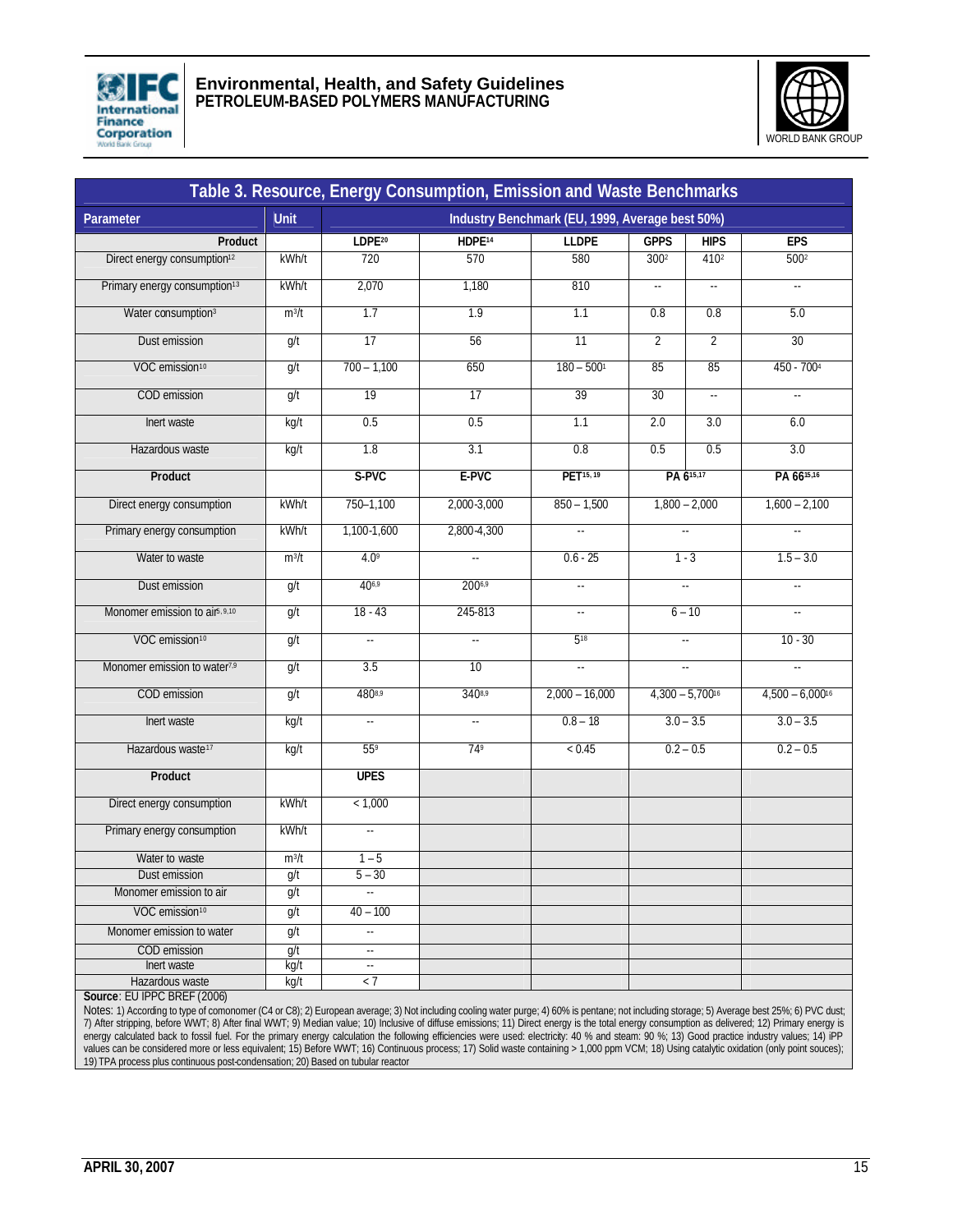

### **2.2 Occupational Health and Safety Performance**

#### **Occupational Health and Safety Guidelines**

Occupational health and safety performance should be evaluated against internationally published exposure guidelines, of which examples include the Threshold Limit Value (TLV®) occupational exposure guidelines and Biological Exposure Indices (BEIs®) published by American Conference of Governmental Industrial Hygienists (ACGIH), 30 the Pocket Guide to Chemical Hazards published by the United States National Institute for Occupational Health and Safety (NIOSH), 31 Permissible Exposure Limits (PELs) published by the Occupational Safety and Health Administration of the United States (OSHA),<sup>32</sup> Indicative Occupational Exposure Limit Values published by European Union member states,<sup>33</sup> or other similar sources.

#### **Accident and Fatality Rates**

Projects should try to reduce the number of accidents among project workers (whether directly employed or subcontracted) to a rate of zero, especially accidents that could result in lost work time, different levels of disability, or even fatalities. Facility rates may be benchmarked against the performance of facilities in this sector in developed countries through consultation with published sources (e.g. US Bureau of Labor Statistics and UK Health and Safety Executive)<sup>34</sup>.

#### **Occupational Health and Safety Monitoring**

The working environment should be monitored for occupational hazards relevant to the specific project. Monitoring should be designed and implemented by accredited professionals<sup>35</sup> as part of an occupational health and safety monitoring program. Facilities should also maintain a record of occupational accidents and diseases and dangerous occurrences and accidents. Additional guidance on occupational health and safety monitoring programs is provided in the **General EHS Guidelines.** 

<sup>31</sup> Available at: http://www.cdc.gov/niosh/npg/

 $\overline{a}$ 

1

equivalent.

35 Accredited professionals may include Certified Industrial Hygienists, Registered Occupational Hygienists, or Certified Safety Professionals or their

<sup>30</sup> Available at: http://www.acgih.org/TLV/ and http://www.acgih.org/store/

<sup>32</sup> Available at:

http://www.osha.gov/pls/oshaweb/owadisp.show\_document?p\_table=STANDAR DS&p\_id=9992

<sup>33</sup> Available at: http://europe.osha.eu.int/good\_practice/risks/ds/oel/

<sup>34</sup> Available at: http://www.bls.gov/iif/ and

http://www.hse.gov.uk/statistics/index.htm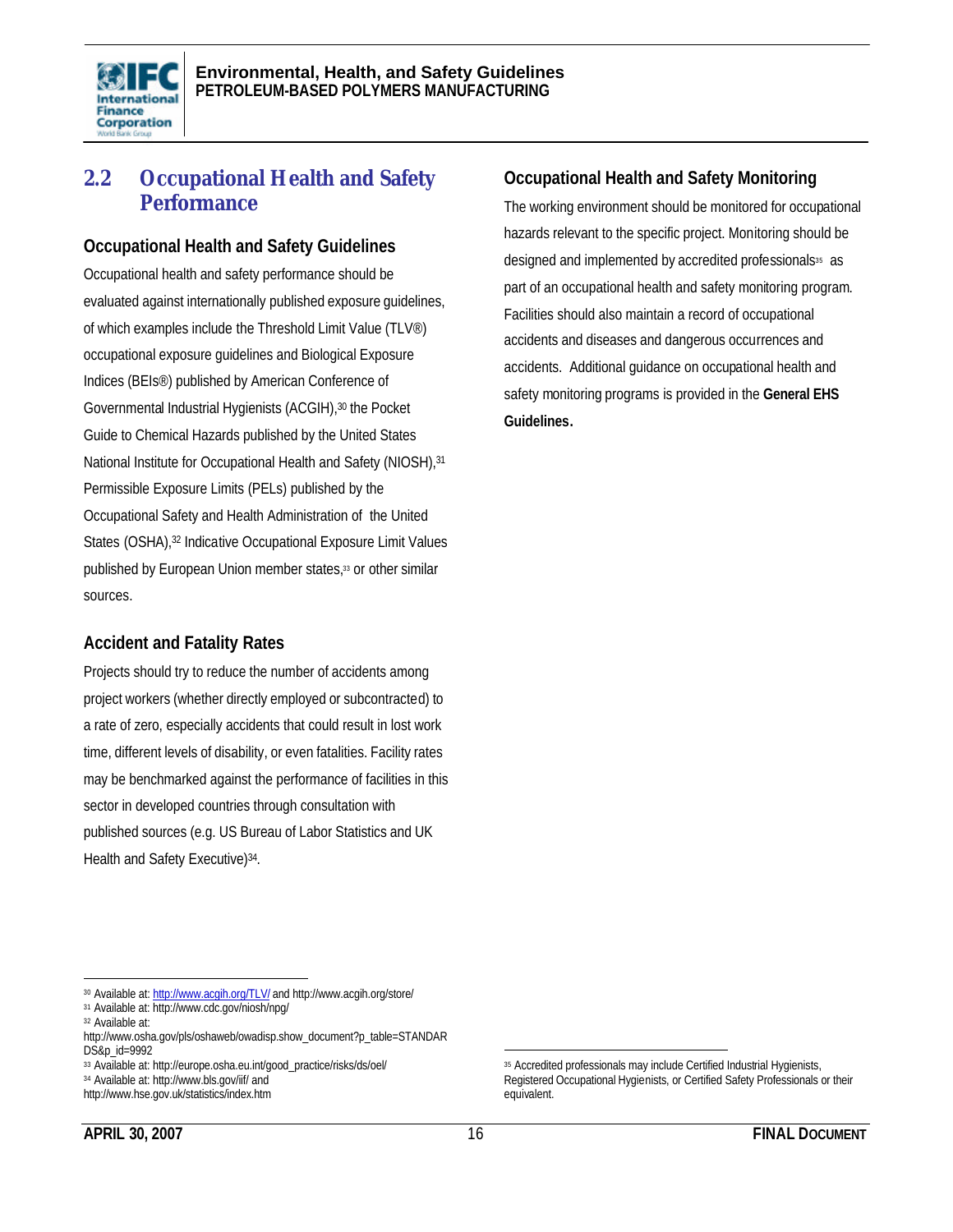

## **3.0 References and Additional Sources**

Directive 2000/76/EC of the European Parliament and of the Council of 4 December 2000 on the incineration of waste

European Commission. 2006. Integrated Pollution Prevention and Control (IPPC) Reference Document on Best Available Techniques for Polymers. October 2006. Sevilla, Spain

European Council of Vinyl Manufacturers (ECVM). 1994. Industry Charter for the Production of VCM and PVC (Suspension Process). Brussels, Belgium

European Council of Vinyl Manufacturers (ECVM). 1998. Industry Charter for the Production of Emulsion PVC. Brussels, Belgium

EU Council Directive 96/82/EC, so-called Seveso II Directive, extended by the Directive 2003/105/EC

German Federal Government. 2002. First General Administrative Regulation Pertaining to the Federal Emission Control Act (Technical Instructions on Air Quality Control – TA Luft). Berlin, Germany.

German Federal Ministry for the Environment, Nature Conservation and Nuclear Safety. 2004. Promulgation of the New Version of the Ordinance on Requirements for the Discharge of Waste Water into Waters (Waste Water Ordinance - AbwV) of 17. June 2004. Berlin, Germany.

Intercompany Committee for the Safety and Handling of Acrylic Monomers, ICSHAM. 2002. Acrylate Esters – A Summary of Safety and Handling, 3rd Edition, 2002

Intercompany Committee for the Safety and Handling of Acrylic Monomers, ICSHAM. 2002 Acrylic acid - A summary of safety and handling, 3rd Edition, 2002

IARC Monographs on the Evaluation of Carcinogenic Risks to Humans

Kirk-Othmer, R.E. 2006. Encyclopedia of Chemical Technology. 5<sup>th</sup> Edition. John Wiley and Sons Ltd., New York, NY.

Organic Peroxide Producers Safety Division of the Society of the Plastics Industry. 1999. Safety and Handling of Organic Peroxides. Publication # AS-109. Washington, DC

National Fire Protection Association (NFPA). Standard 430, Code for the Storage of Liquid and Solid Oxidizers. 2004 Edition. Quincy, MA.

NFPA. Standard 432, Code for the Storage of Organic Peroxide Formulations. 2002 Edition. Quincy, MA.

NFPA Standard 654: Standard for the Prevention of Fire and Dust Explosions from the Manufacturing, Processing, and Handling of Combustible Particulate Solids

OECD, Guiding Principles for Chemical Accident Prevention, Preparedness and Response, Second Edition, 2003

Oslo and Paris Commission (OSPAR). 2006. Recommendation 2000/3 for Emission and Discharge Limit Values for E-PVC, as amended by OSPAR Recommendation 2006/1. Oslo, Norway and Paris, France.

Oslo and Paris Commission (OSPAR). 1999. Recommendation 99/1 on BAT for the Manufacture of Emulsion PVC (e-PVC). Oslo, Norway and Paris, France.

Oslo and Paris Commission (OSPAR). 1998. Decision 98/5 for Emission and Discharge Limit Values for the Vinyl Chloride Sector, Applying to the Manufacture of Suspension PVC (S-PVC) from Vinyl Chloride Monomer (VCM). Oslo, Norway and Paris, France.

UN Recommendations on the Transport of Dangerous Goods. Model Regulations. Thirteenth revised edition, 2003.

US EPA. 2000. 40 CFR Part 63 National Emission Standards for Hazardous Air Pollutants for Amino/ Phenolic Resins Production. Washington, DC

US EPA. 1996. 40 CFR Parts 9 and 63 National Emission Standards for Hazardous Air Pollutant Emissions: Group IV Polymers and Resins. Washington, DC

US EPA. 40 CFR Part 63 — National emission standards for hazardous air pollutants, Subpart F—National Emission Standard for Vinyl Chloride. Washington, DC

US EPA 40 CFR Part 60 — Standards of performance for new stationary sources, Subpart DDD - Standards of Performance for Volatile Organic Compound (VOC) Emissions from the Polymer Manufacturing Industry. Washington, DC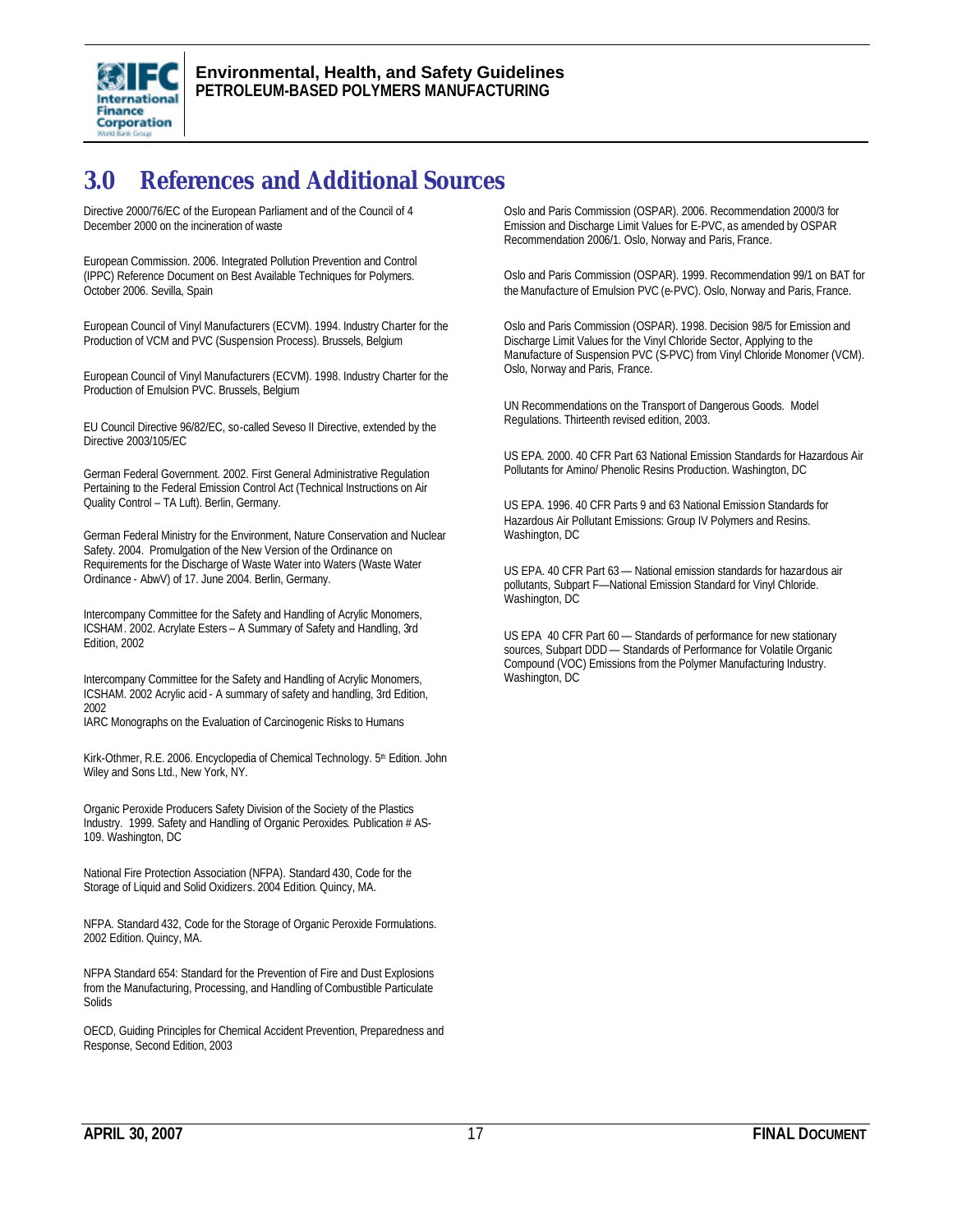

## **Annex A: General Description of Industry Activities**

#### **Polymers**

Polymers are generally classified according to their physical properties at service temperature including:

- Resins: rigid, with high Young modulus<sup>36</sup> and low elongation to failure<sup>37</sup>;
- Rubbers (or 'elastomers'), with low Young modulus and high elongation to failure.

They are also classified according to the types of manufacturing technologies used, including:

- **Thermoplastics** or thermoplasts: Soften and melt reversibly when heated (harden when cooled). They are fabricated by molding or extrusion, or by smearing or dipping, diluted in solutions or in emulsions, as in the cases of coatings and adhesives; they can be easily recycled, though with a general degradation of their properties;
- **Thermosets:** After curing, they harden permanently and decompose when heated to high temperatures. They cannot be recycled after use. Thermosets are harder, more dimensionally stable, and more brittle than thermoplastics.

### **Polymer Manufacturing Phases**

#### *Monomer and Solvent Purification*

Polymerization reactions need high purity raw materials and chemicals because impurities can affect the catalyst or negatively influence the product properties including changes in the structure and reduction of the chain length.

#### *Polymerization Processes*

Polymerization processes vary according to the properties of monomers and polymers and their polymerization mechanisms. Polymerization reactors are either continuous or discontinuous (batch). In general, batch polymerization is chosen when the production capacity is small and/or the product range is broad, leading to frequent campaign changes. Continuous polymerization is chosen for large scale production of a small number of polymer grades.

Batch reactors are usually STR (Stirred Tank Reactor) type, equipped for heat exchange (internal coils, jacket, and reflux condensers) according to process needs; stirring is optimized according to process needs. Continuous reactors are designed on the basis of the process requirement and they can be of very different types. Depending on the polymerization media, processes can be classified as follows:

- Solution polymerization: applied to monomers and polymers that are soluble in organic solvents or water; used for manufacturing HDPE, LLDPE, several acrylic polymers for coating and adhesive markets, step-growth polymerizations, etc.
- Suspension polymerization: applied to insoluble monomers, polymers, and initiators or catalysts; used for manufacturing PVC and EPS. The monomer is suspended in the solvent in small drops (facilitated by stirring and addition of a colloid), and the initiator, or catalyst, is dissolved in the monomer.
- Emulsion polymerization: the monomers, insoluble or sparingly soluble in water, are emulsified by soaps and other surfactants in droplets and are partly dissolved in micelles by the excess soap. A water-soluble initiator starts the polymerization in the micelles, which grow as

 $\overline{a}$ <sup>36</sup> Measure of the stiffness of a given material. Defined as the ratio, for small strains, of the rate of change of stress with strain

<sup>&</sup>lt;sup>37</sup> Measure of the ductility of a materials, it is the amount of strain it can experience before failure in tensile testing.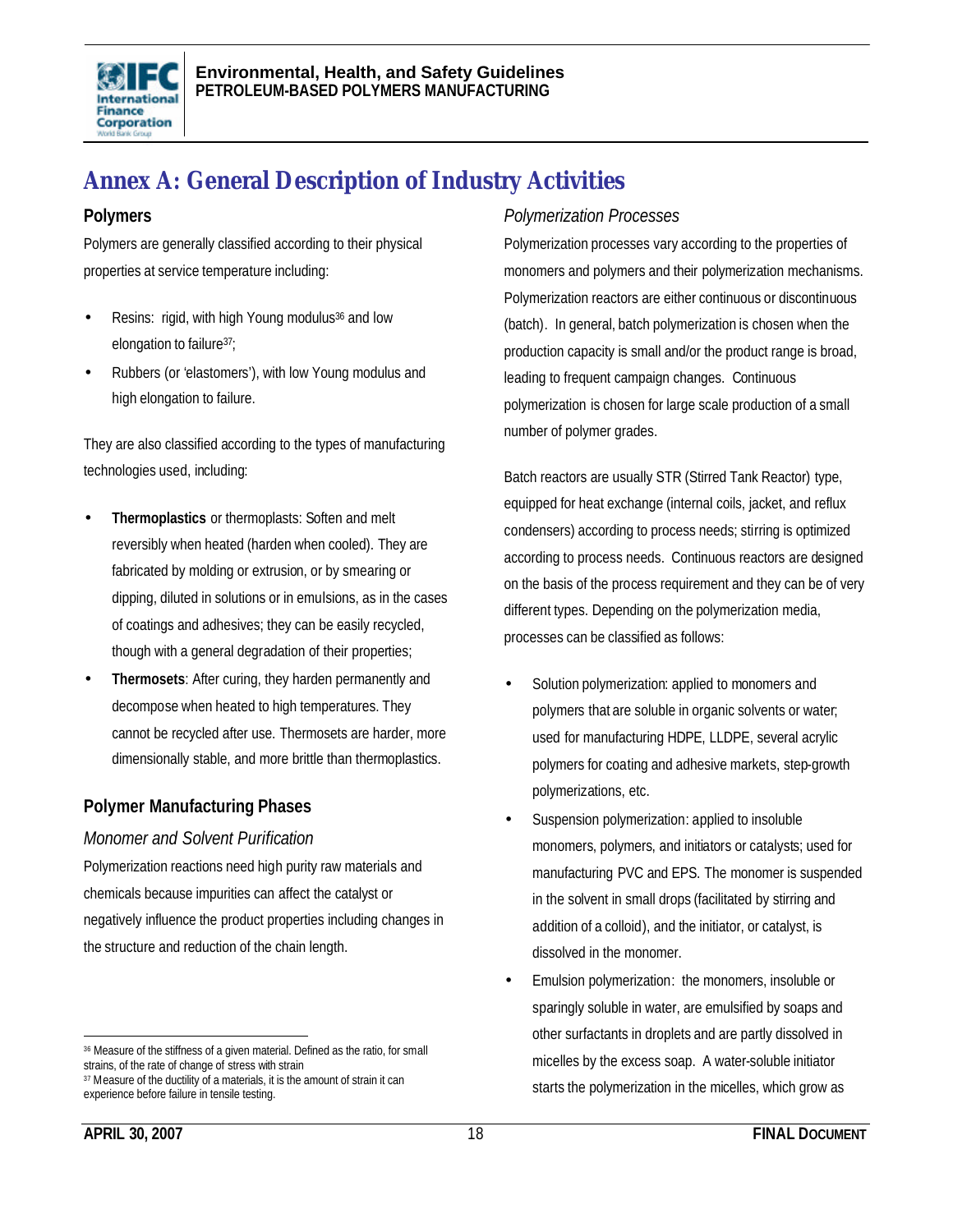



polymer particles. Monomers and other reactants, as well as new radicals, are fed to polymer particles by diffusion through the water. The final product from the reactor is a stable dispersion of polymer in water (latex). Inverse emulsion (water-in-oil) polymerization is used for watersoluble monomers. Typical products obtained via emulsion polymerization are ABS, emulsion PVC, polyvinyl acetate, and acrylic latexes;

- Bulk (or mass) polymerization: monomer is directly polymerized, after addition of initiator or catalyst or by effect of heat or light. Typical products obtained by bulk polymerization are LDPE, GPPS and HIPS, iPP, PMMA sheets, nylons, and PET;
- Slurry polymerization: the polymer is insoluble in the reaction medium, generally due to its crystalline properties. The polymer precipitates from the solution of monomer in solvent or from monomer itself and is maintained in suspension ("slurry") by stirring or from flow turbulence. Polymer recovery is obtained by decantation (settler or decanting centrifuge). Active monomer solution can be recirculated directly to the reactor. Batch and continuous polymerizations are both feasible. Typical products obtained by slurry polymerization are polyolefins (HDPE, iPP);
- Gas phase polymerization: Gas phase polymerization is operated in a fluidized-bed reactor, where the catalyst is added in fine dust form and polymerization is performed in the growing polymer particles, fluidized from the upward flow of monomer. Stirred reactors are also used to this purpose. Typical products obtained by gas-phase polymerization are polyolefins (HDPE and iPP).

#### *Polymer Recovery*

After polymerization, catalysts or initiators have to be destroyed and polymers have to be separated from residual monomers

and polymerization medium. These operations are often integrated with finishing operations. Flash evaporation, steam stripping, and wet nitrogen stripping are the most commonly used unit operations for recovery of unreacted monomers and solvents.

#### *Finishing*

Finishing of the polymers may include addition of additives, drying, extrusion and pelletization, and packaging. Typical product additives include antioxidants, UV absorbers, extension oils, lubricants, and various kinds of stabilizers and pigments.

Polymers are usually produced for sale as a powder (e.g. PVC), in granules (e.g. HDPE, EPS), in pellets (e.g. polyolefins, polystyrene, PET, polyamides, PMMA), in sheets (e.g. PMMA), or in liquid emulsions or solutions.

#### **Specific Processes and Products**

*Thermoplastics*

#### **Polyethylene**

Three main types of polyethylene are produced: LDPE, HDPE and LLDPE.

Low Density Polyethylene (LDPE) is produced in high pressure continuous process: ethylene is compressed up to 3,000 bar (tubular reactor) or 2,000 bar (vessel reactor), and fed to the reactor, where oxygen or organic peroxide are injected to initiate the radical polymerization at 140 – 180 °C. Temperature of the reaction is high, peaking to more than 300 °C. The ethylene – polymer blend is continuously discharged to a high pressure (250 bar) separator, where polymer precipitates and most of the unreacted ethylene is recovered, recompressed, and recycled to the reactor. Polymer is then fed to a low pressure separator, where degassing is completed. The molten polyethylene is then finished by extrusion and pelletizing.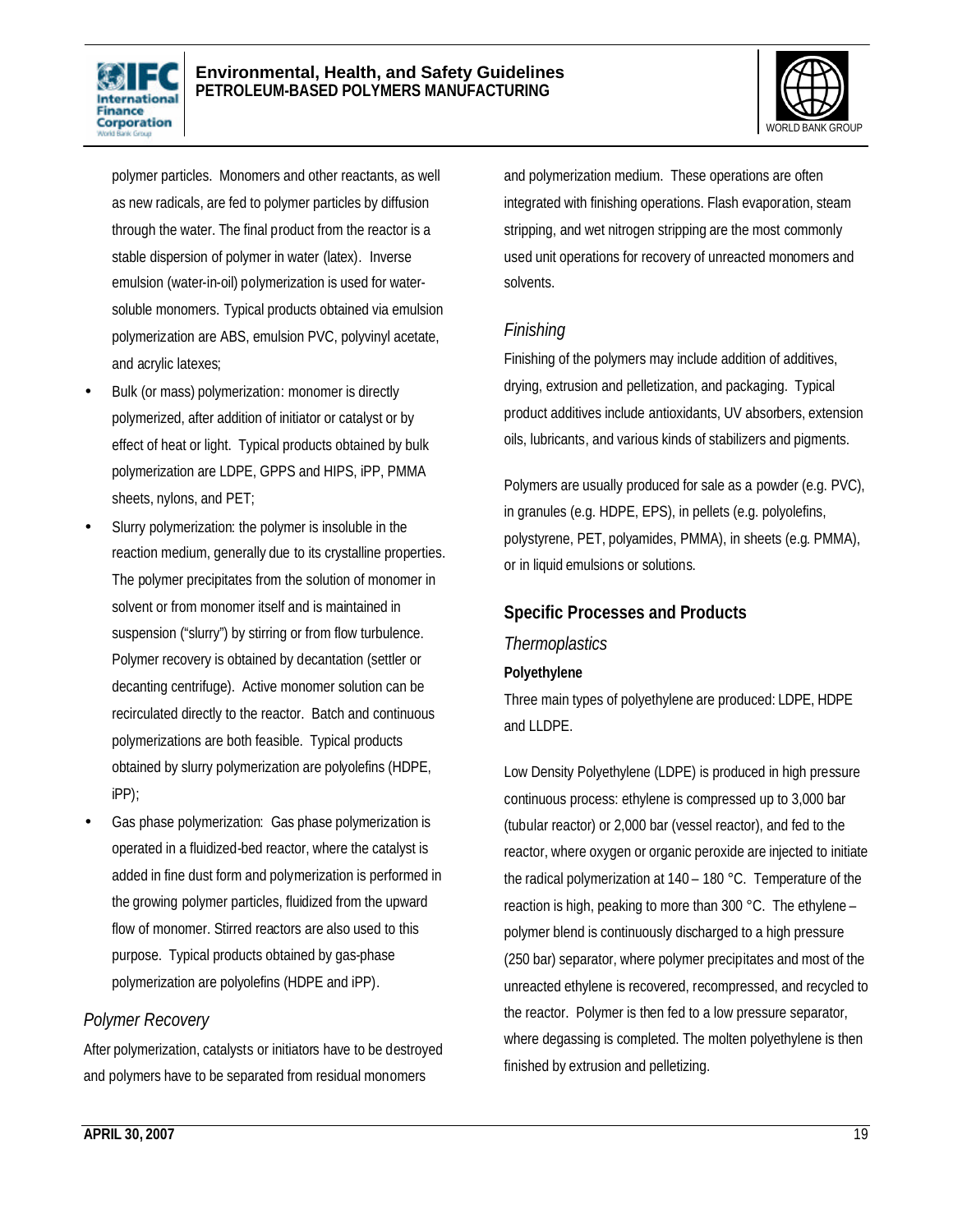



High Density Polyethylene (HDPE) and Linear Low Density Polyethylene (LLDPE, linear copolymers with 1-butene, 1 hexene or 1-octene) are produced by Ziegler-Natta or, recently by metallocene catalysis, with mostly the same processes and in many instances in the same plants. Processes employed include:

- Gas phase polymerization: Large (> 500 m3) fluidized bed reactors are used, operating at relatively high pressure (20 – 30 bar), with high ethylene recycle through a gas cooler, to remove heat of polymerization. One or two reactors in series may be used.
- Slurry process: HDPE can be produced in slurry continuous reactors (one or more reactors in series, in some cases (BORSTAR) coupled with gas phase reactors), using as diluent isobutane in tubular loop reactors and hexane or heptane in CSTR reactors.
- Solution process: In the solution reactor, the polymer is dissolved in a solvent/comonomer system. Typically, the polymer content in a solution reactor is controlled at between 10 and 30 wt-%. The reactor pressure is controlled between 30 and 200 bar, while the reactor temperature is typically maintained between 150 and 250 °C. A hydrocarbon in the range of C6 to C9 is typically used as the solvent
- High pressure process: LLDPE, VLDPE and ULDPE based on butene-1 copolymerization can be industrially produced with Z-N catalysts by high pressure process, both tubular and vessel."

#### **Polypropylene**

Two different kinds of processes are applied in the production of polypropylene:

- Gas phase process at 70 90 °C, 20 40 bar. Fluidized bed reactors are used, as well as stirred vessel reactors, both vertical and horizontal.
- Slurry process in liquid monomer at  $60 80$  °C,  $20 50$ bar, also known as "bulk" or "liquid" phase process. A tubular loop reactor is used.

One or more reactors in series are used to produce a wide range of polymers, including toughened isotactic Polypropylene (iPP)38, containing copolymers with ethylene. The two types of reactors can be combined for better process optimization (e.g. Spheripol® process).

#### **Polyvinyl Chloride (PVC)**

Polyvinyl chloride (PVC) is produced by the polymerization of vinyl chloride monomer (VCM). There are three different processes used in the manufacture of PVC:

- Suspension process;
- Emulsion process; and
- Mass (bulk) process.

Suspension PVC (S-PVC) is produced batchwise in a STR. The monomer is dispersed in demineralized water by the combination of mechanical stirring, colloids and surfactants. The polymerization takes place inside the VCM droplets under the influence of VCM soluble initiators. The PVC suspension is then degassed to remove the bulk of unconverted VCM, and fed to a steam stripping tower, where traces of unconverted VCM are removed. The product is subsequently sent to a centrifuge/rinsing system for the removal of impurities and for dewatering, and eventually to a drier. The dry polymer can then

<sup>1</sup> 38 Isotactic polymers refer to those polymers formed by branched monomers that have the characteristic of having all the branch groups on the same side of the polymeric chain.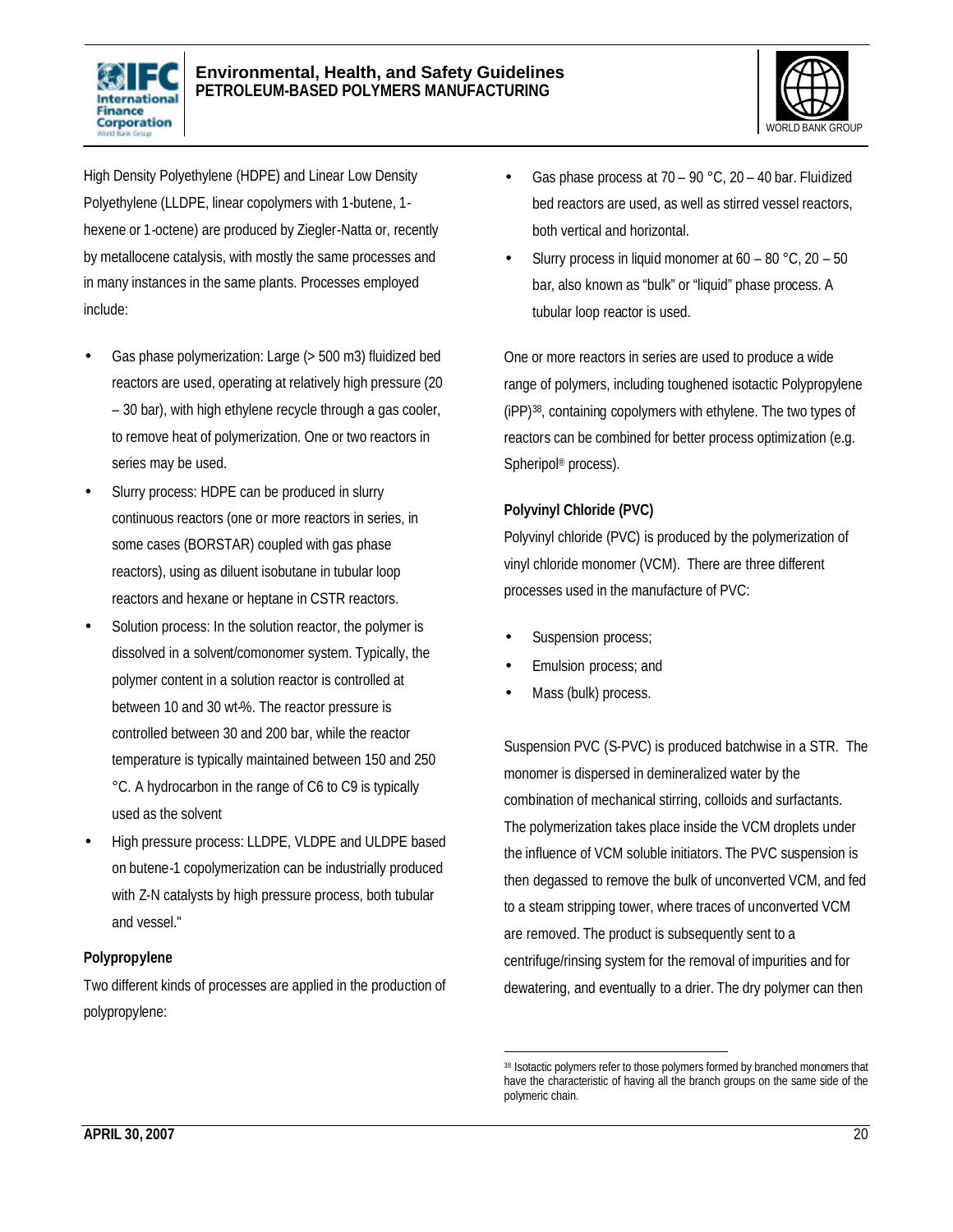



be sieved and grinded as needed. The final step is packaging or storing in silos for bulk shipping.

In emulsion processes, PVC latex is produced. E-PVC is manufactured by three polymerization processes: batch emulsion, continuous emulsion and microsuspension. The VCM is dispersed using an emulsifier, usually a sodium alkyl or aryl sulphonate or alkyl sulphate. The polymerization takes place at the VCM water interface using initiators, such as an alkali metal peroxydisulphate. Residual VCM is removed by stripping the latex. Latex is usually dried in a spray dryer and the derived exhausts are a critical point for VCM emissions to the atmosphere.

#### **Polystyrene**

Three different types of polystyrene are produced: a transparent and brittle polymer called General Purpose Polystyrene (GPPS), a white, non-shiny but relatively tough, rubber modified polystyrene called High Impact Polystyrene (HIPS), and the Expandable Polystyrene (EPS).

GPPS and HIPS are produced by continuous bulk polymerization where the monomer is polymerized by radical polymerization, initiated by heat, with or without an organic peroxide. The main difference is that in HIPS manufacturing, medium- or high- cis-polybutadiene dissolved in styrene is added to improve polymer toughness.

The process may include the addition of solvent, initiator (optional), and chain transfer agents into the reactors under well-defined conditions. Styrene itself acts as the solvent of the reaction, although up to 10 % ethyl benzene may be added to ensure better reaction control.

To remove unconverted monomers and solvents, the crude product is heated to about 220 - 260 °C and led through a high vacuum. This operation is called devolatilization. Water injection (steam stripping) can be added to improve monomer removal. Unreacted styrene and ethyl benzene are condensed and recycled to the feed line. The molten polymer is then pelletized (dry or under water).and dried for storing and packaging.

Expandable polystyrene beads are produced by suspension polymerization of styrene initiated by organic peroxides with the addition of pentane as blowing agent. The beads are separated by centrifugation, washed, and then dried for packaging.

#### **Acrylates**

Acrylic polymers are a wide class of polymers produced by radical polymerization of acrylic monomers (acrylic acid and its derivatives) and their copolymerization with other vinyl monomers (e.g. vinyl acetate or styrene). The main acrylic monomers are acrylic acid itself, acrylamide, and a large range of acrylic esters, from methyl acrylate to fatty alcohol esters. Water-soluble monomers, as acrylic acid and acrylamide, are usually polymerized in water solution or in inverse emulsion polymerization. Acrylic esters polymers and copolymers are produced in emulsion or in solution, according with their final use.

Emulsion polymerization is the most diffused technology. Solvents used in solution polymerization are alcohols, esters, chlorinated hydrocarbons, aromatics, according to the solubility properties of the polymer. Initiators are organic or inorganic peroxides. Polymerization is usually performed in batches, in stirred tank reactors, equipped with steam/water heat exchange systems.

#### **Polyethylene Terephthalate (PET)**

PET is produced by polycondensation of terephthalic acid or its dimethyl ester (dimethyl terephthalate, DMT) with ethylene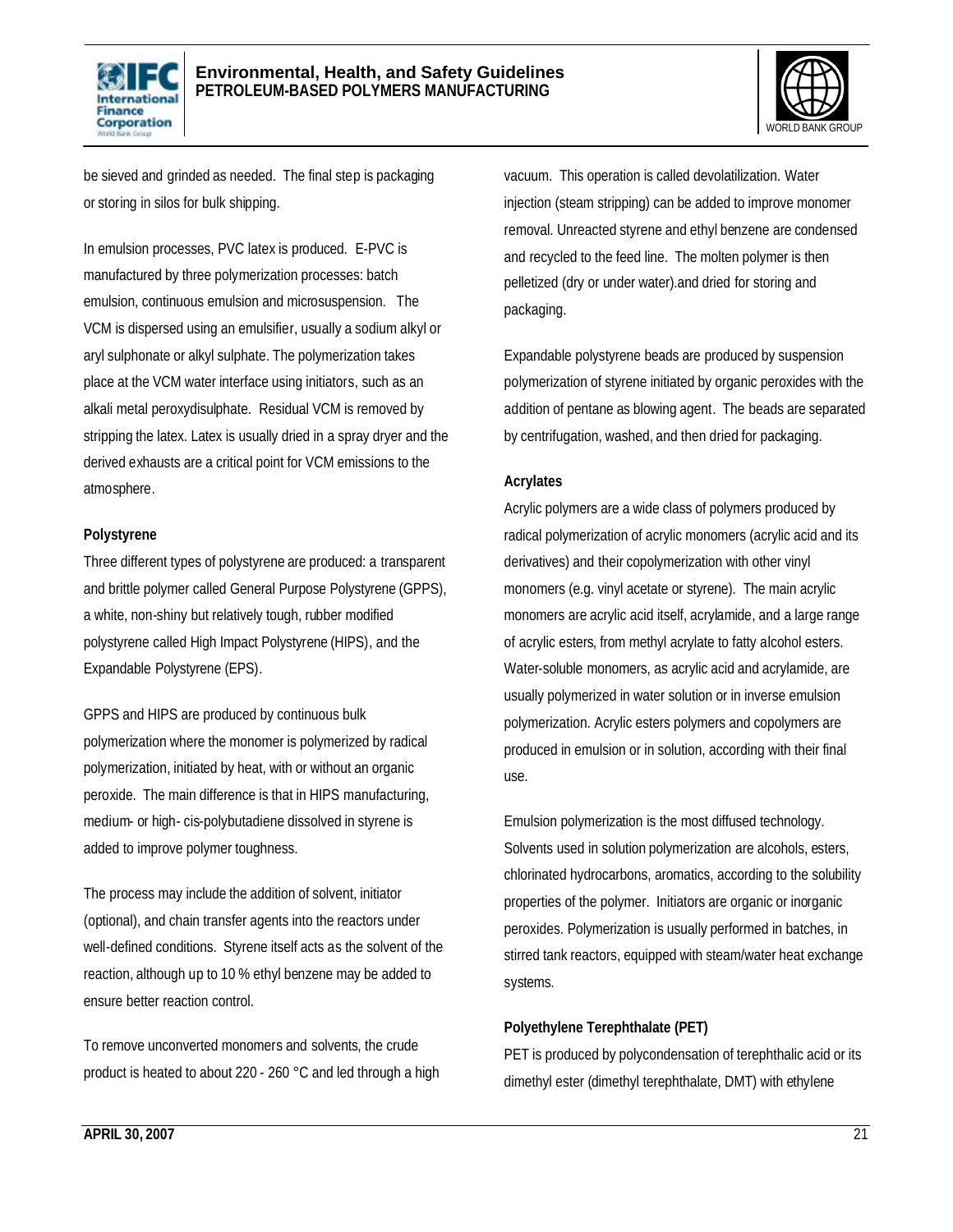



glycol (EG). The reaction is conducted in two steps, the first step leading to a prepolymer of relatively low molecular weight (raw polymer), the second leading to the final, high molecular weight polymer. The DMT process has largely been superseded by terephthalic acid (TPA) as the preferred industrial route to polyester production.

Solid state polymerization can be operated in continuous, with various reactor designs, and hot nitrogen flow for heat exchange and volatile reaction product removal, or in batch in a solids mixer/drier operating under vacuum.

#### **Polyamides (Aliphatic)**

Polyamides have a macromolecular structure with the amide group (-NH-CO-) as a recurring functional unit that gives the specific chemical properties to the final products. Linear polyamides, widely known as 'nylons', from the original DuPont trademark name, are the most common category of the family. The family of polyamides is wide, with the number of carbon atoms in the monomers ranging from 4 to 12.

For example, the monomer of polyamide 6 is e-caprolactam, polymerizing by step-growth polymerization. The main raw material for the production of polyamide 66 is an aqueous solution of the organic salt (called AH salt, 66 salt or nylon salt) obtained by the reaction of 1,6-hexamethylene diamine and 1,6 hexane dicarboxylic acid (adipic acid).

Polyamides can be produced both by batch or continuous polymerization. After polymerization, the polymer melt he polymer melt is extruded and cut, yielding chips. An extraction phase with hot water allows removes residual oligomers and monomers, and is followed by a drying phase. An extract waste processing phase is then needed to reuse the oligomers and monomers.

#### *Thermosets*

Thermosetting polymers fabrication processes include chemical crosslinking (networking) of their molecular structure, leading to a material that does not melt, but decomposes on heating. The reactive solid or liquid intermediate is transformed into the final product at the customer site by curing with hardeners or catalysts.

#### **Phenolics**

Phenolic resins are a family of polymers and oligomers, based on the reaction products of phenols with formaldehyde. Other raw materials include amines (hexamethylenetetramine [HEXA]). Phenolic resins can be classified in:

- Novolaks (solid polymers by acid catalysts);
- High ortho novolaks (fast cure polymers by neutral catalysts);
- Resoles (high formaldehyde-to-phenol molar ratio, liquids or solids, by alkaline catalysis).

Phenolic resins are produced in batch processes in STR reactors.

#### **Unsaturated Polyesters**

Unsaturated polyester (UPE) is the generic name for a variety of thermoset products, mainly prepared by polycondensation of an anhydride or a diacid (e.g., maleic anhydride, fumaric acid, phthalic anhydride, orthophthalic acid, isophthalic acid and terephthalic acid) with a diol, (e.g., ethylene glycol, diethylene glycol, propylene glycol, butanediol, hexanediol, dipropylene glycol, neopentyl glycol and dicyclopentadiene). These condensation products are dissolved in a reactive monomer, which is usually styrene, but methyl methacrylate, t-butyl acetate or diallyl phthalate are also used. When this mixture is cured by the customer, a three-dimensional network is formed. Several